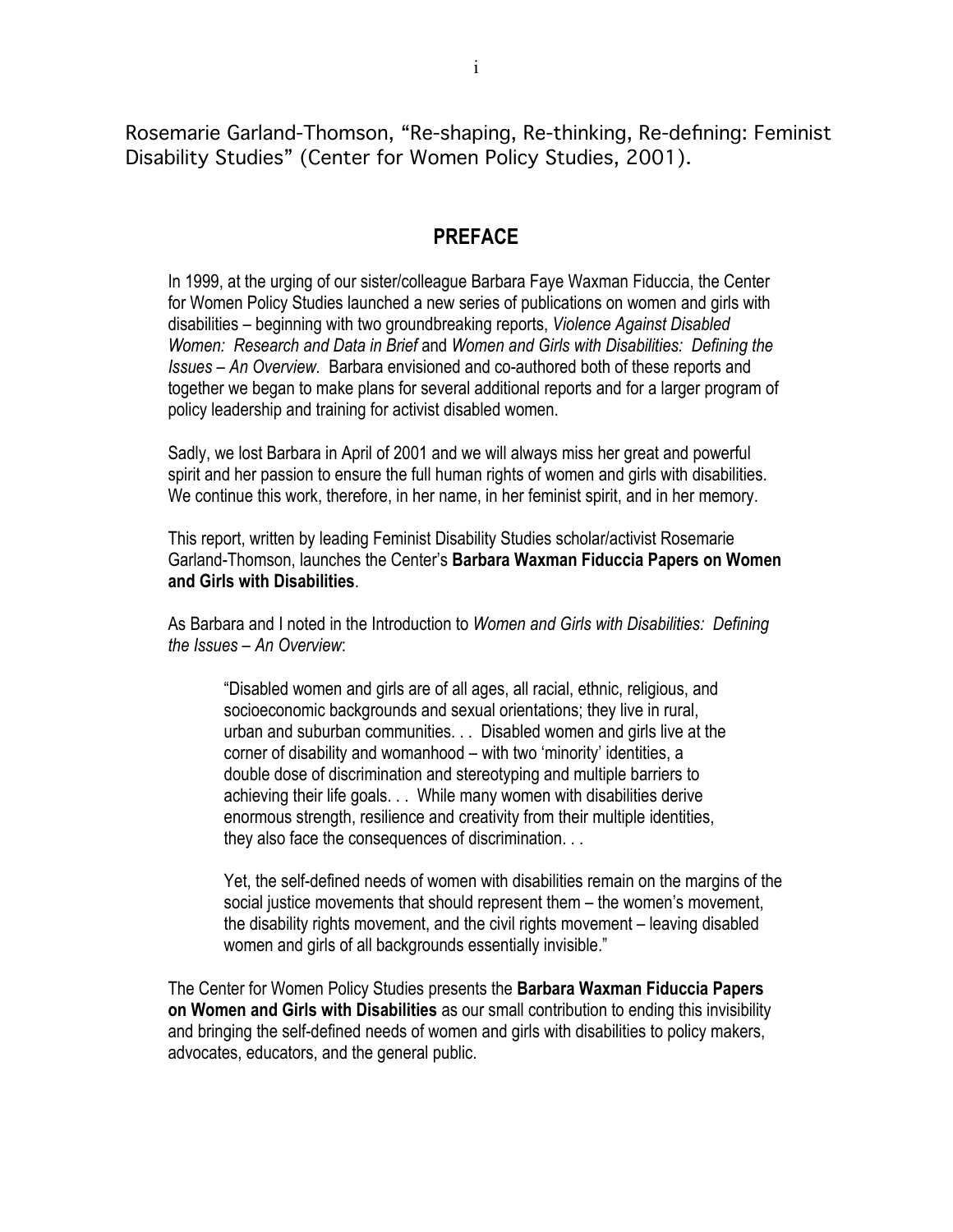We are especially grateful to Susan O'Hara and the True North Foundation for their generous support for the development and production of this series of reports. And we remain grateful to Felicia Lynch, former president of Women and Philanthropy, for her visionary leadership in bringing the self-defined needs of women with disabilities to philanthropy.

Leslie R. Wolfe President **Center for Women Policy Studies**  September 2001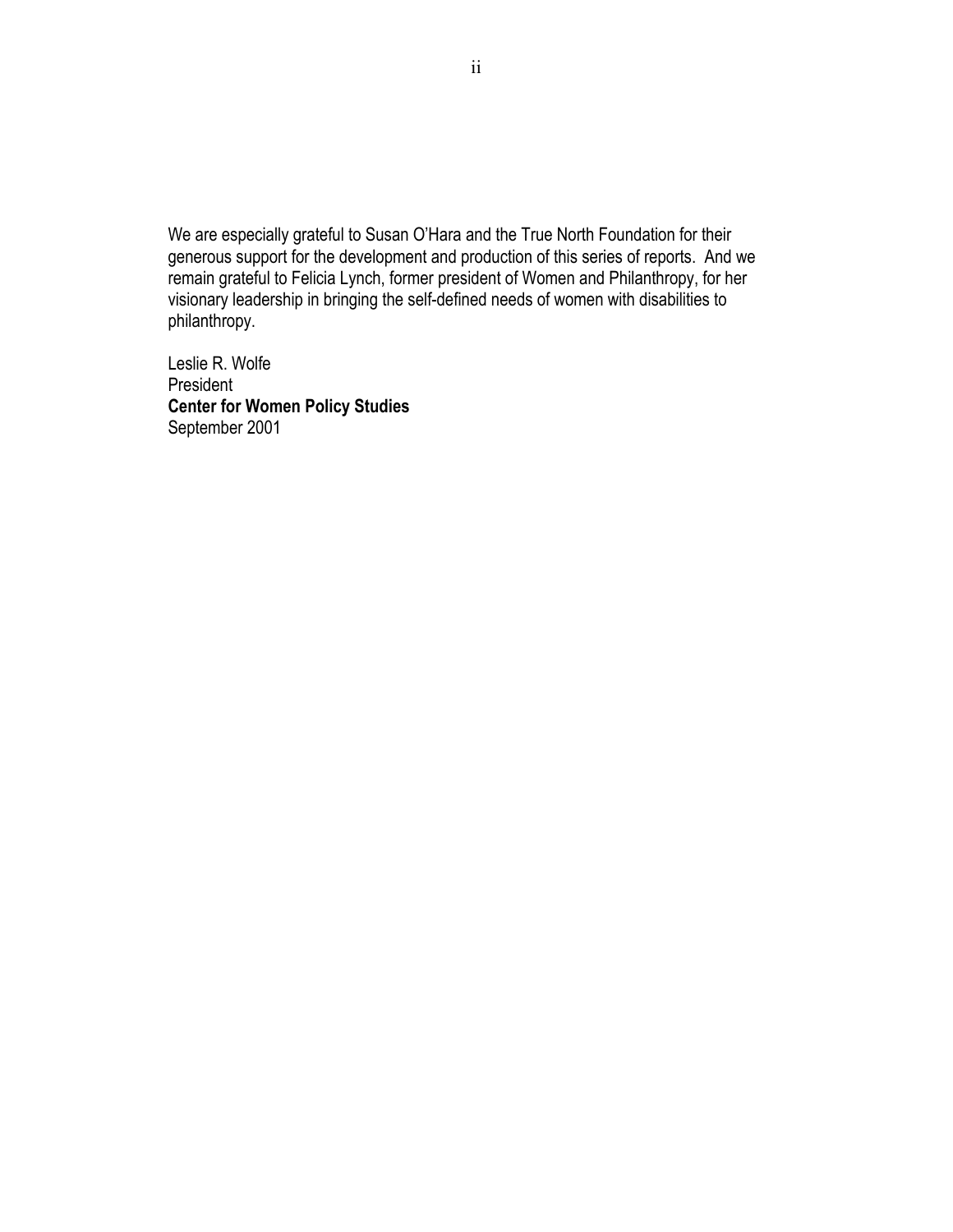### **INTRODUCTION**

#### **DISABILITY STUDIES**:

The broad cultural impulse toward "minority" enfranchisement and inclusion that produced the civil rights movement in the 1960s and the feminist movement in the 1970s led as well to the disability rights movement – expressed by the Americans with Disabilities Act of 1990, the most comprehensive civil rights bill yet for people with disabilities. This landmark law requires both the public and private sectors to accommodate the corporeal and functional differences we think of as disabilities.

As disability has been recast as a civil rights issues, the emergent academic discipline of Disability Studies also has reframed the concept of disability by placing it in a social context – what is called an ethnicity model – showing that the social problems and judgments of inferiority that disabled people face are produced by their interaction with a cultural environment, both material and psychological, that is at odds either with the functioning or the configuration of their bodies. Disability Studies views the condition of having a disability as a social relationship characterized by discrimination and oppression rather than as a

personal misfortune or individual inadequacy.

Disability Studies originally arose in the academy from Sociology and has developed more recently in the Humanities where it is an area of critical inquiry that is parallel to, informed by, and overlapping with Feminist Studies. In its broadest sense, Disability Studies in the Humanities undertakes a radical critique of disability. The fundamental premise of Disability Studies is that disability is a culturally fabricated narrative of the body, a system that produces subjects by differentiating and marking bodies.

This comparison of bodies legitimates the distribution of resources, status, and power within a biased social and architectural environment. As such, disability has four aspects: first, it is a system for interpreting bodily variations; second, it is a relationship between bodies and their environments; third, it is a set of practices that produce both the able-bodied and the disabled; and fourth, it is a way of describing the inherent instability of the embodied self.

Disability is a broad term within which cluster ideological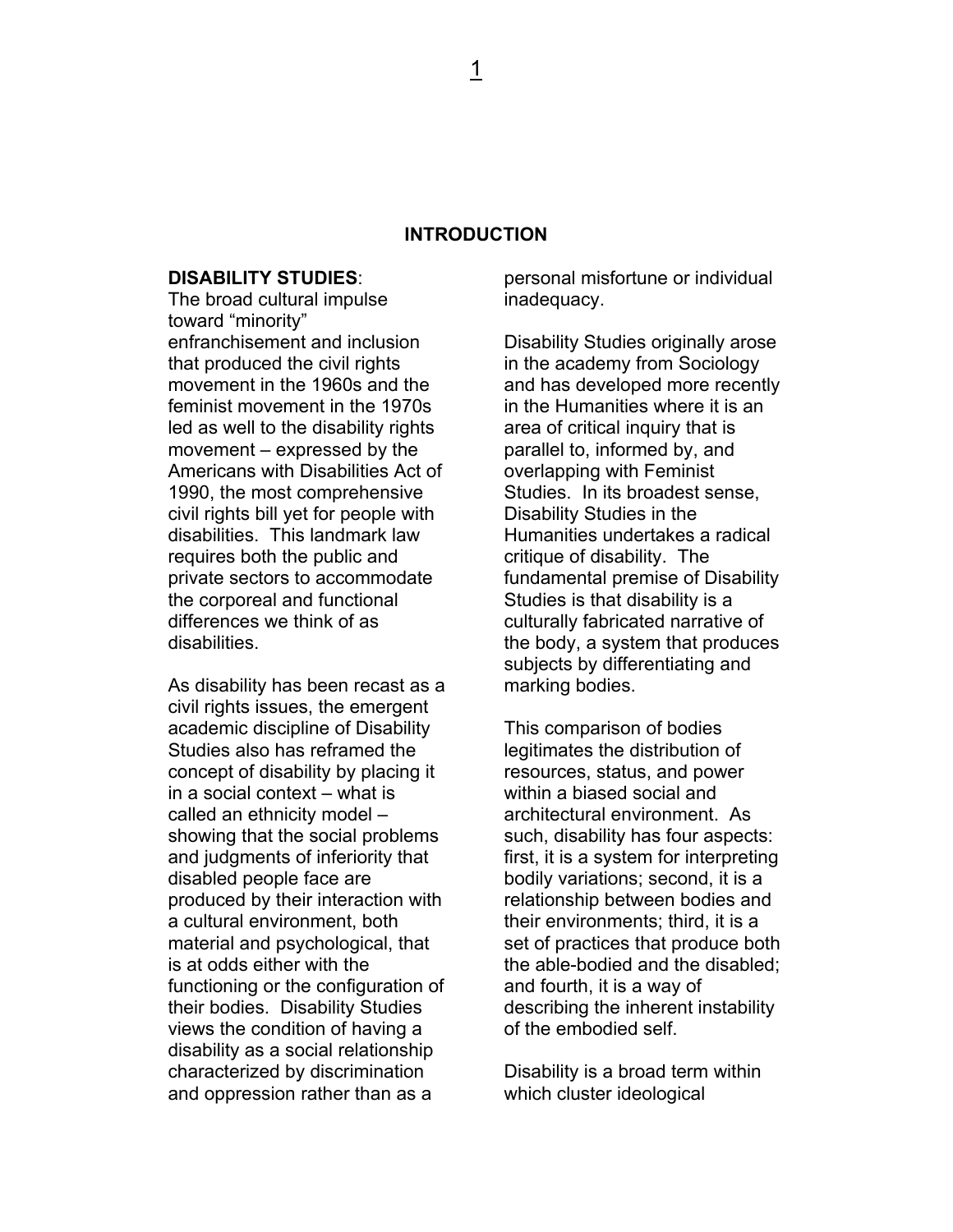categories as varied as sick, deformed, ugly, old, maimed, afflicted, abnormal, or debilitated – all of which disadvantage people by devaluing bodies that do not conform to certain cultural standards. Thus, disability functions to preserve and validate such privileged designations as beautiful, healthy, normal, fit, competent, intelligent – all of which provide cultural capital to those who can claim such status and reside within these social identities. It is, then, the various interactions between bodies and world that create disability from the raw material of human variation and precariousness.

Disability demands a reckoning with the messiness of bodily variety, with literal individuation run amok. Because disability is defined not as a set of observable, broadly predictable traits, such as femaleness or skin color, but rather as *any* departure from the physical, mental, and psychological norms and expectations of a particular culture, disability highlights individual differences. In short, the concept of disability unites a heterogeneous group of people whose only commonality is being considered abnormal. As the norm becomes neutral in an environment created to accommodate it, disability

becomes intense, extravagant, and problematic.

Disability, then, is the unorthodox made flesh, refusing to be normalized, neutralized, or homogenized. More important, in an era governed by the abstract principle of universal equality, disability signals that the body cannot be universalized. Shaped by history, defined by particularity, and at odds with its environment, disability confounds any notion of a generalizable, stable physical state of being. The cripple before the stairs, the blind person before the printed page, the deaf person before the radio, the amputee before the typewriter, and the dwarf before the counter are all proof that the myriad structures and practices of material, daily life enforce the cultural standard of a universal human being with a narrow range of bodily and mental variation.

We need to study disability in the context of what we take to be the body of knowledge that tells the story of our world and lives – the Humanities. This study is essential not to make students and teachers feel more comfortable in their skins, but rather to direct the formidable critical skills of higher education toward reimagining disability, seeing it with fresh eyes and in new ways. This is an important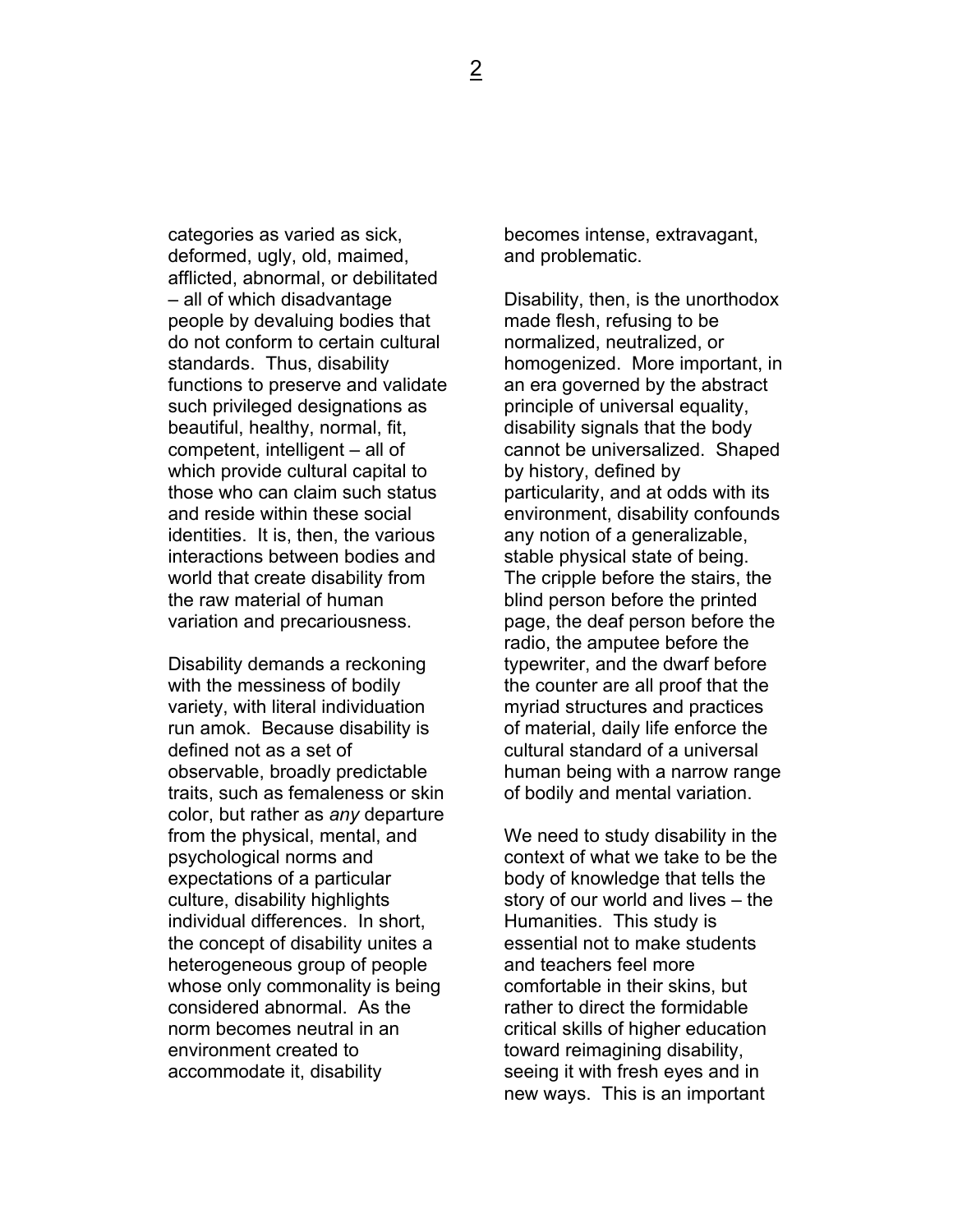educational goal not only for people with disabilities, but for everyone.

The constituency for Disability Studies is all of us – as disability is the most human of experiences, touching every family and potentially touching us all. This universality of disability experience is reflected in the term "temporarily able-bodied" (TAB), which serves as a reality check to those who perceive themselves to be immutably ablebodied.

## **FEMINIST STUDIES**:

In the 30 years during which feminism has been a part of the academic conversation, it has proved to be flexible, diffuse, and – perhaps most significantly – self-critical. Thus, we speak now of "feminisms," "conflicts in feminism," "hyphenated feminisms," and even "postfeminism."<sup>1</sup> Historically, academic feminism combines the highly political civil rights and accompanying identity politics impulses of the 1960s and 1970s with postructuralism's theoretical critique of the liberal humanist faith in knowledge, truth, and identity – often adding an insistence on materiality gleaned from Marxist thought. The focus of feminist conversation has shifted from early debates between liberal and radical

feminisms, which focused on achieving equality, to later formulations of cultural and gynocentric feminisms, which highlighted and rehabilitated female differences.<sup>[2](#page-25-1)</sup>

Most recently, the debate between those who would minimize differences to achieve equality and those who would elaborate differences to celebrate the feminine has been eclipsed by an investigation of how the gender system itself operates and by its profound challenge to the very notion of "woman" as any kind of unified identity category or sociopolitical group.<sup>[3](#page-25-2)</sup> By complicating the shared identity "woman" and recognizing that all women have multiple identities, academic feminism has generated an array of critical areas of study – Black Feminist Studies, Lesbian Studies, Latina Studies, and so on – each an acknowledgement that every woman is never simply a "woman," but is multiply identified across a spectrum of cultural categories, many of which are extrapolated from human physicaldifferences<sup>4</sup>

Most of these areas of study within feminism arise from conflicts between overarching feminist assumptions of the universality of women's experience and the experience or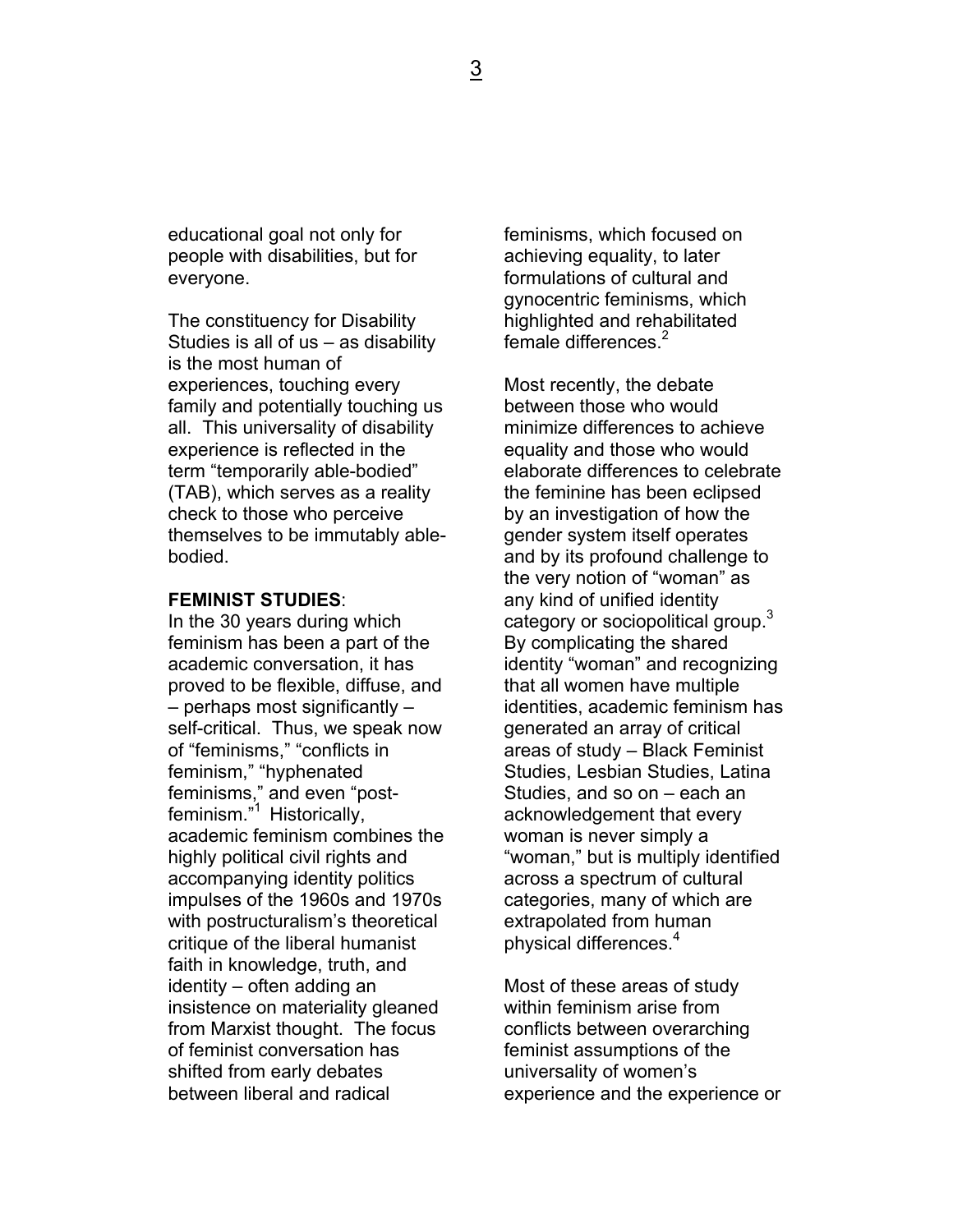perspectives of women who are members of other oppressed or stigmatized groups, in addition to being female. The points of view underpinning these diverse feminist analyses take issue with a homogeneous category of women and focus on the essential effort to understand just how multiple identities intersect.

Both inside and outside the academy in 2001, feminism is still struggling to articulate both theory and practice that adequately address cultural and corporeal differences among women. In its effort to highlight gender, feminism has sometimes obscured other identities and categories of cultural analysis – such as race, ethnicity, sexuality, class, and physical ability. As feminism recognizes this omission, however, the voices of and for women with disabilities are beginning to be heard across the Humanities.

The strands of feminist thought most applicable to Disability Studies are those that go beyond a narrow focus on gender alone to undertake a broad sociopolitical critique of systemic, inequitable power relations based on social categories grounded in the body. Feminism becomes a theoretical perspective and methodology for examining gender as an ideological and material category that interacts with but does not subordinate other social identities or the particularities of embodiment, history, and location that informs personhood. Briefly put, feminism's often conflicting and always complex aims of politicizing the materiality of bodies and rewriting the category of woman combine exactly the methods that should be used to examine disability.

### **FEMINIST DISABILITY STUDIES**

Feminism and Disability Studies converge in Feminist Disability Studies. Just as Women's Studies expands the lexicon of what we imagine as womanly and seeks to understand and destigmatize the identity "woman," so has Disability Studies examined the identity

"disability" in the service of integrating disabled people more fully into our society.

Feminist Disability Studies brings the two together to argue that cultural expectations, received attitudes, social institutions, and their attendant material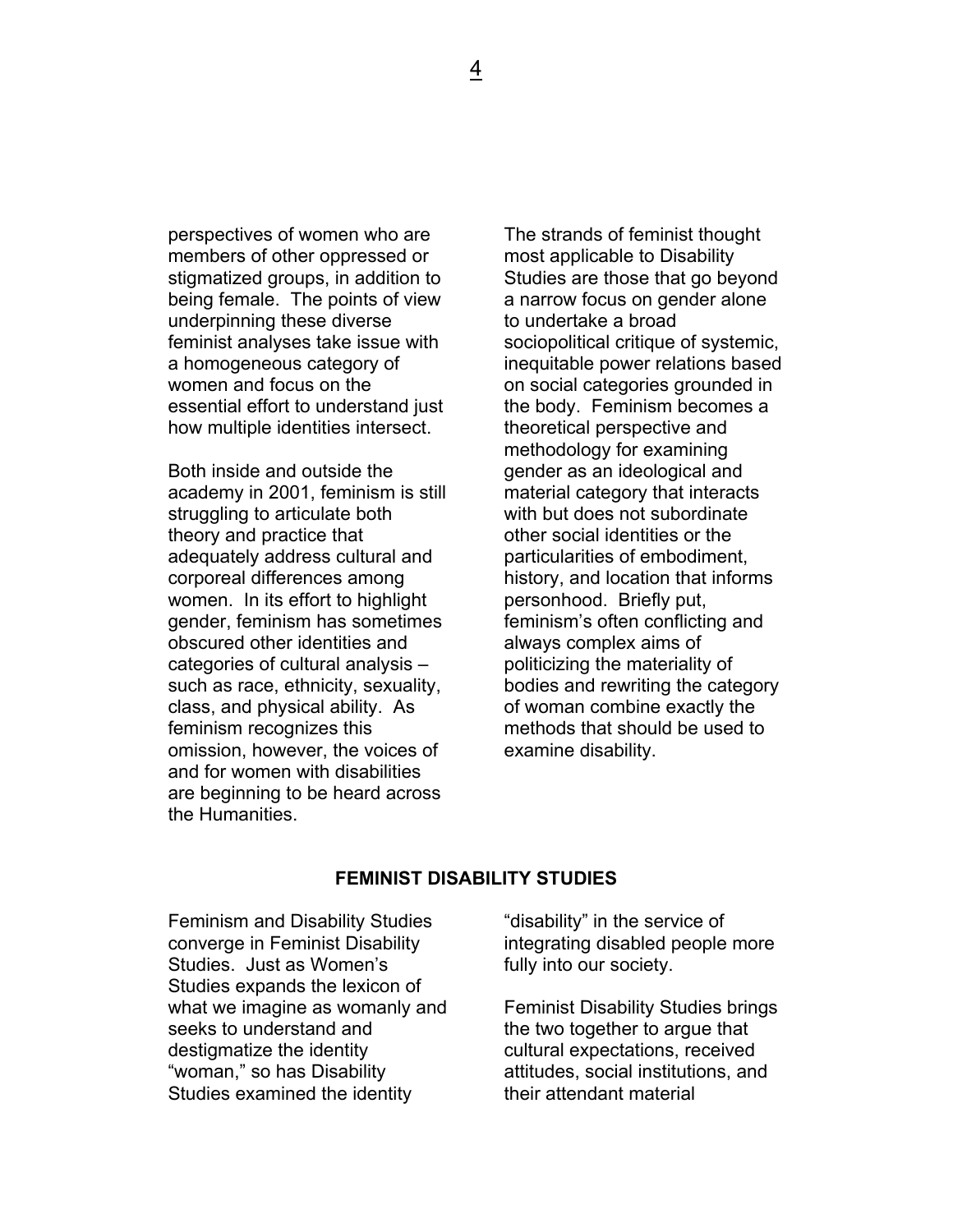conditions create a situation in which bodies that are categorized as both female and disabled are disadvantaged doubly and in parallel ways. Feminist Disability Studies interprets disability as a cultural rather than an individual or medical issue and insists on examining power relations rather than assigning deviance when analyzing cultural representations of oppressed groups.

Feminist Disability Studies emphasizes changing public policy and cultural institutions rather than viewing the problems of disabled women as residing in their own supposedly inferior bodies. Within the critical framework of Feminist Disability Studies, disability becomes a representational system rather than a medical problem, a social construction instead of a personal misfortune or bodily flaw, and a subject appropriate for wideranging intellectual inquiry rather than a specialized field within medicine, rehabilitation, or social work.

Feminist Disability Studies also seeks to augment and correct traditional feminism, which sometimes ignores, misrepresents, or conflicts with the concerns of women with disabilities. For example, disabled women must sometimes defend against the assessment of their bodies as unfit for motherhood or of themselves as childlike objects who occasion other people's virtue. Whereas motherhood is often seen as compulsory for women and therefore potentially oppressive, the opposite is true for disabled women, who are denied or discouraged from this reproductive role. Perhaps more problematic still, the pro-choice rationale for abortion rights seldom questions the assumption that "defective" fetuses, destined to become disabled people, should be eliminated. $5$ 

The controversial feminist ethic of care also has been criticized by feminist disability scholars for undermining symmetrical, reciprocal relations among disabled and nondisabled women as well as for suggesting that care is the sole responsibility of women. Making disabled women the objects of care risks casting them as helpless in order to celebrate nurturing as virtuous feminine agency. Philosopher Anita Silvers explains that "far from vanquishing patriarchal systems, substituting the ethics of caring for the ethics of equality threatens an even more oppressive paternalism."<sup>6</sup>

One of the most pervasive feminist assumptions that undermines some disabled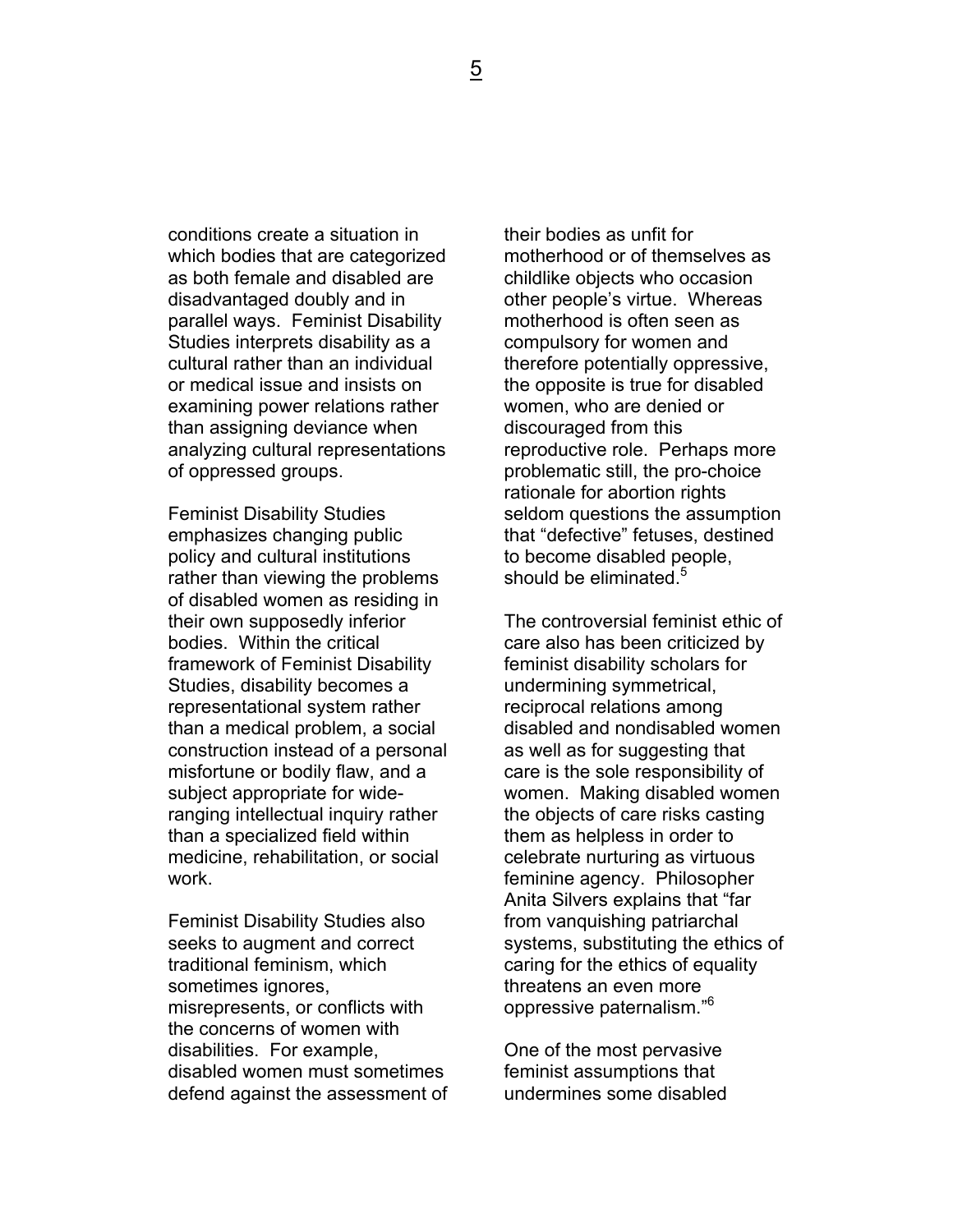women's struggle is the liberal ideology of autonomy and independence that fuels the broader impulse toward women's empowerment. By tacitly incorporating the liberal premise that levels individual characteristics to posit an abstract, disembodied subject of democracy, feminist practice often leaves no space for the needs and accommodations that disabled women's bodies require.<sup>[7](#page-25-4)</sup> Prominent disability rights and feminist activist Judy Heumann's angry and disappointed words reflect the alienation that results: "When I come into a room full of feminists, all they see is a wheelchair."

# **ASPECTS OF FEMINIST DISABILITY STUDIES**:

The major work of Feminist Disability Studies is to undertake a complex critique of gender and disability as intertwined exclusionary and oppressive systems rather than as the natural and appropriate order of things. The fundamental premises of feminist disability critical theory are: that representation structures reality; that the margins define the center; that gender and disability are ways of signifying relationships of power; that human identity is multiple and unstable; and that all analysis and evaluation has political

implications. Feminist Disability Studies can be divided into four aspects, in which these premises operate: representation, the body, identity, and activism.

**Representation**: Feminist Disability Studies probes the issue of representation in its broadest sense to understand the saturating of the material world with meaning. Indeed, human language itself, which enables thought and knowledge, *is* representation. In this sense, disability and gender are stories we tell about bodies and are our systematic ways of representing bodies. Disability and gender are representations that historians can chart over time, interpretations that philosophers can query, images that religious scholars can trace, concepts that geographers can probe, traditions that rhetoricians can contest, and fictions that literary critics can reveal.

These narratives shape the material world, inform human relations, and mold our sense of who we are. Many cultural stories simplify disability's complexities, limit the lives and govern the bodies of disabled women. Indeed, these stories ultimately undergird the exclusionary environment and the employment discrimination that disabled women face and warrant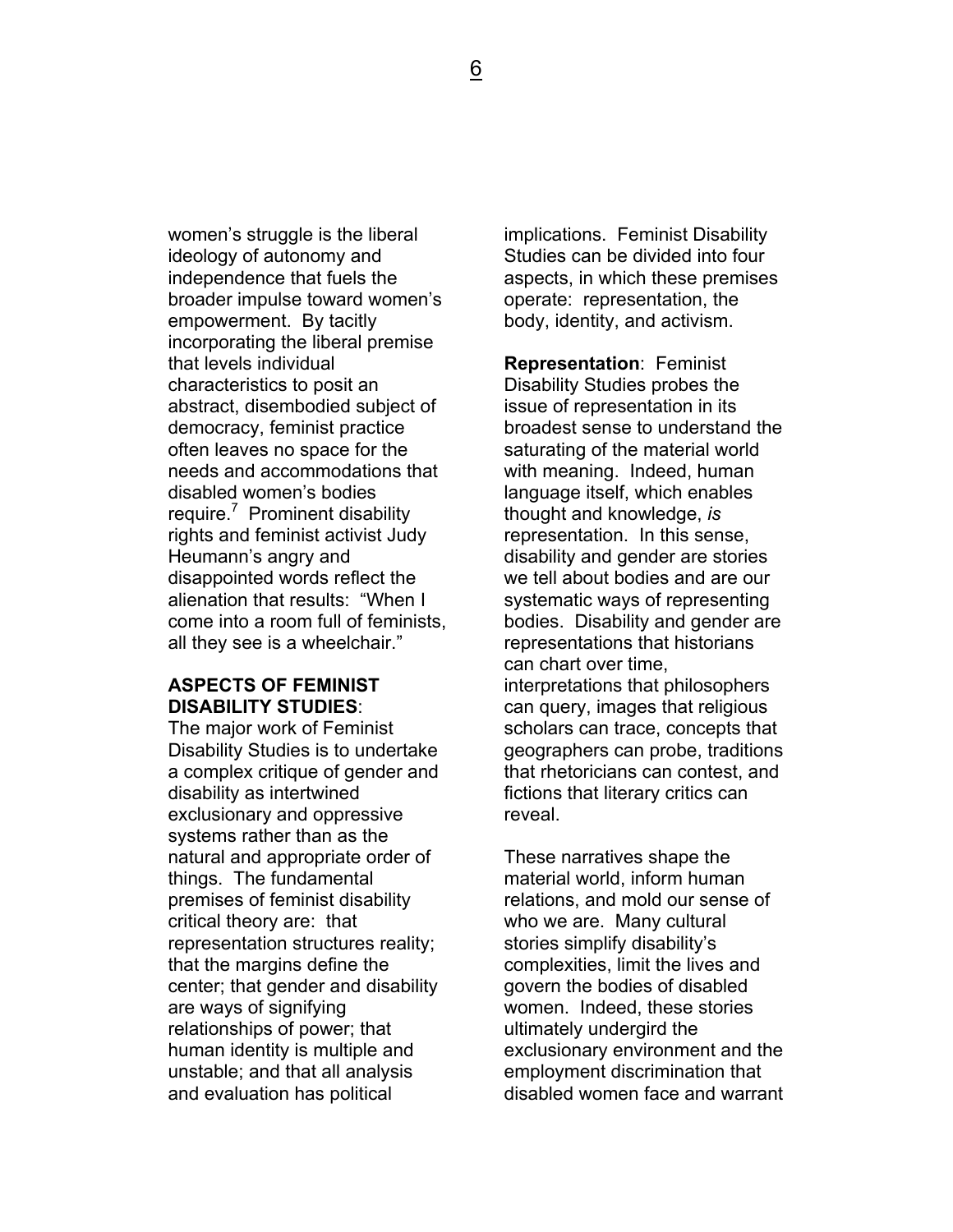the flight from disability so characteristic of our cultural moment. Feminist Disability Studies seeks to challenge our collective stories – our cultural representations – about disabled women.

Cultural stories about women and disability go back to the beginnings of western civilization. Classical thought has long defined women and disabled people as being the same. For example, Aristotle defined women as "mutilated males," thus suggesting that women be seen as disabled men. Indeed, Aristotle describes women in exactly the same terms we now use to describe disability; femaleness is "a departure from type" and women have "improper form." We are, in a word, "monstrosit[ies]."<sup>[8](#page-25-5)</sup> According to this view, women are literally the first freaks or what Nancy Tuana calls "misbegotten men."<sup>[9](#page-25-6)</sup> The tradition that Aristotle initiated envisions women as what we might now call "congenitally deformed" as a result of their "genetic disability."

The feminist investigation of gender since Simone de Beauvoir's landmark 1949 study, *The Second Sex*, reveals how women are assigned a cluster of ascriptions, such as Aristotle's, that mark us as the "Other."

What is less widely recognized, however, is that this collection of interrelated characterizations is precisely the same as is attributed to people with disabilities.

Many parallels exist between the social meanings attributed to female bodies and those assigned to disabled bodies. Both are cast as deviant and inferior; both are excluded from full participation in public as well as economic life; both are defined in opposition to a norm that is assumed to possess natural physical superiority.

Indeed, equating femaleness with disability is common, sometimes to denigrate women and sometimes to defend them. Examples abound: Freud delineated femaleness in terms of castration; late 19<sup>th</sup> century physicians defined menstruation as a disabling and restricting "eternal wound"; Thorstein Veblen described women in 1899 as being literally disabled by feminine roles and costuming. And 20<sup>th</sup> century feminists invoke negative images of disability to describe the oppression of women; for example, Jane Flax asserts that women are "mutilated and deformed" by sexist ideology and practices.<sup>[10](#page-25-7)</sup>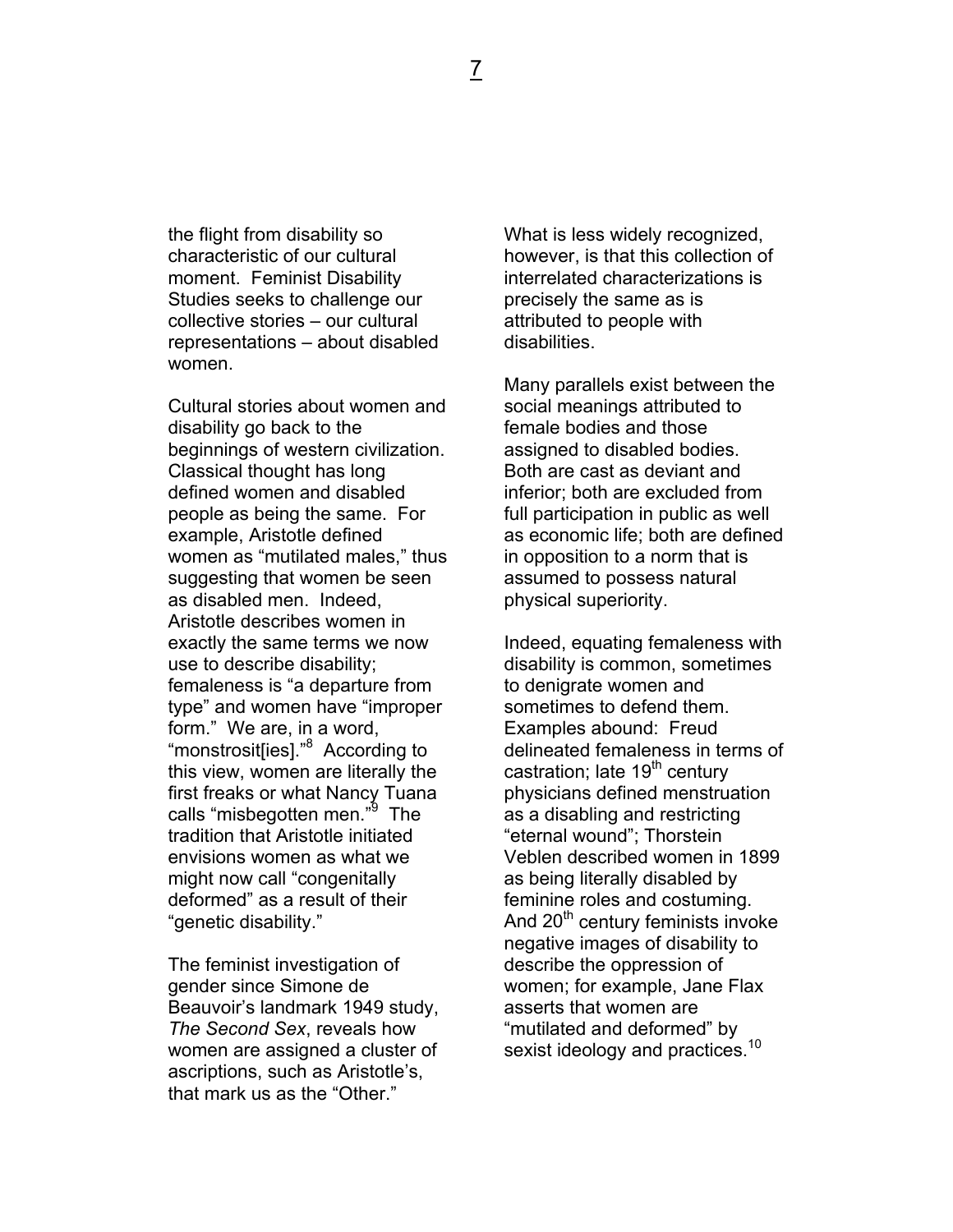This persistent intertwining of disability with femaleness in the western tradition provides a starting point for Feminist Disability Studies, as bodily functioning and configuration anchor the way western tradition defines both femaleness and disability. Most fundamentally, both women and disabled people are imagined as being pure body, unredeemed by mind or spirit. Women are cast as tethered to materiality, to "immanence," in Simone de Beauvior's analysis.<sup>11</sup> Moreover, this sentence of embodiment is conceived as either a lack or an excess. Women, for example, are imagined as castrated or "penispoor" in Marge Piercy's wonderful term.<sup>12</sup> They are hysterical or have overactive hormones.

Women have been imagined as alternately having insatiable appetite in some eras and as pathologically self-denying in other times. Similarly, disabled people are portrayed as having extra chromosomes or limb deficiencies. The differences of disability are cast as atrophy, meaning degeneration, or as hypertrophy, meaning enlargement. Women with abundant body hair are described as having hypertrichosis. People with disabilities have aplasia, meaning absence or failure of

formation, or hypoplasia, meaning underdevelopment. What Susan Bordo calls the "toomuchness" of women also makes disabled people equally threatening in the cultural resonances we give to differences. $13$  Think of the excess embodied in the figure of the monster, the witch or the madwoman – all enduring cultural images of disability and often in its female form.

Each of these perspectives measures women and disabled people against a normative standard body and finds them wanting. Either they are not enough, or they are too much. Whether cast as superfluous or inadequate, women and disabled people are always wrong. Theirs are supposedly the ungovernable, helpless, dependent, weak, vulnerable, and incapable bodies. This cultural narrative merges the female body and the disabled body and produces an ideology that renders women and disabled people both redundant and expendable. Thus, they are the objects of female infanticide, selective abortion, eugenic programs, assisted suicide, bride burning, honor killings, domestic violence, and the classical practice of exposing disabled infants to die.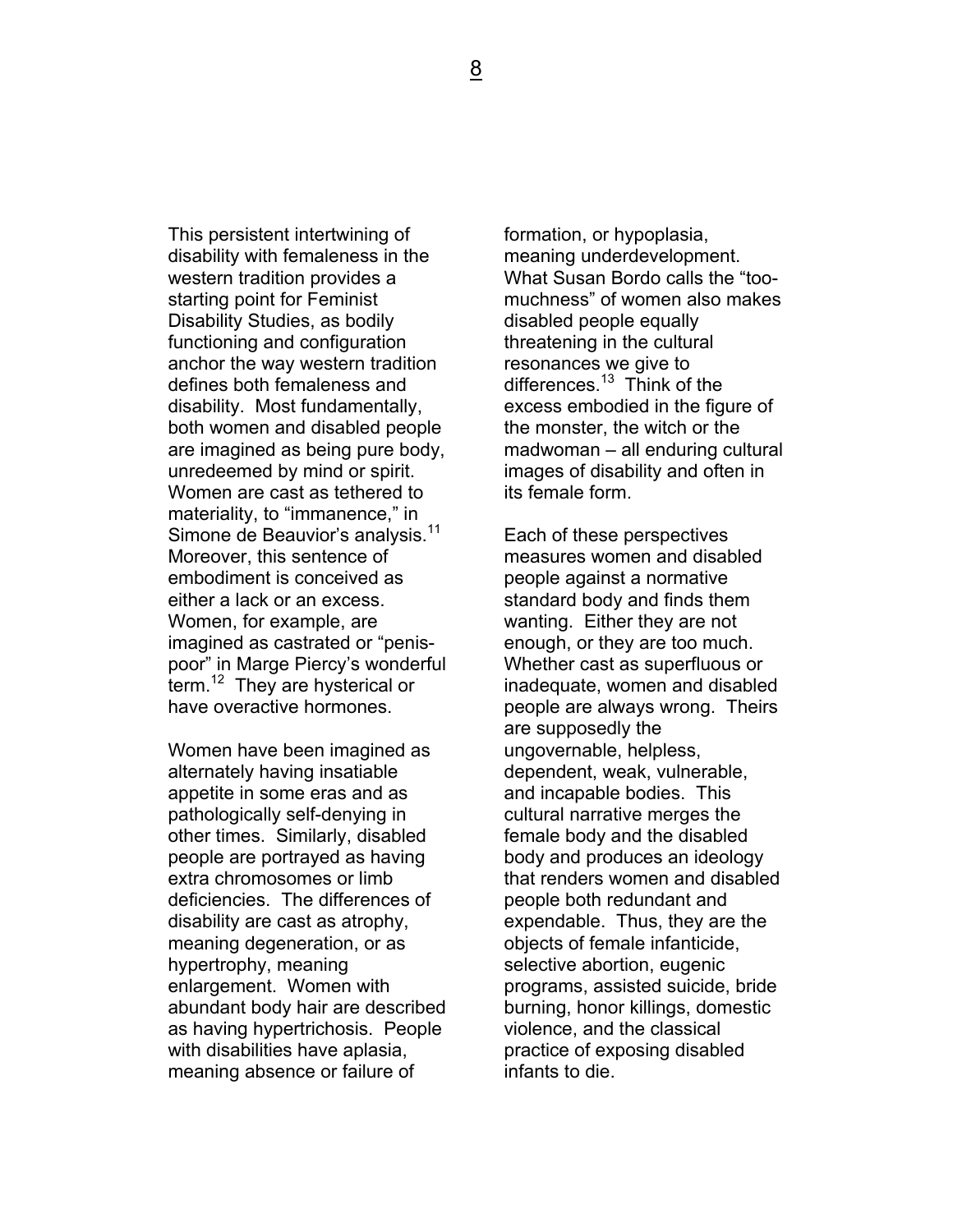Another aspect of this condemnation to materiality that defines women and disabled people is their role as spectacles. Women are the proper object of the male gaze, while disabled people are the proper object of the stare. $14$  Beauty contests, girlie shows, freak shows, telethons, and medical theater all testify to an appropriating to-belooked-atness that supposedly inheres in the female and or the disabled body. Leering at women and gawking at disabled people are historical practices that constitute female and disabled personhood in the social world.

All these social scripts, these systems of representation, these collective cultural stories about disability and femaleness shape the material world, inform human relations, and mold our senses of who we are. For example, the voice that rings through the head of Virginia Woolf's famous character, Lilly Brisco, in *To the Lighthouse*, insists that: "Women can't paint; women can't write."[15](#page-25-11)  Think of what the concept of "throwing like a girl" tells us about how women learn that their bodies are objects not actors in the world. $16$  Consider the racialism and stigma embedded in a term such as "mongoloid idiot."[17](#page-25-13) Look at what Harlan Hahn calls the pervasive "asexual objectification" of disabled

people, the assumption that they are sexless or are inappropriate sexual partners.<sup>18</sup> These stereotypical, often unexamined stories ultimately undergird exclusionary environments, economic discrimination, sociopolitical marginalization, and violence.

Feminist Disability Studies has challenged these tired but persistent narratives by focusing on gender and disability as representational systems, as ways of giving meaning to human variations. From the earliest "images of" surveys to the most nuanced poststructuralist critiques of identity, perhaps the most fundamental goal of Feminist Disability Studies is to reimagine women and people with disabilities. All the tools of critical theory are being recruited to show that gender and disability are discourses to be charted over time, aesthetic motifs to be probed, rhetorical traditions to be contested, metaphors to be deconstructed, performances to be analyzed, and fictions to be revealed.

**The Body**: A second aspect of Feminist Disability Studies is its focus on the body. While confronting issues of representation is certainly crucial to Feminist Disability Studies' cultural critique, the field does not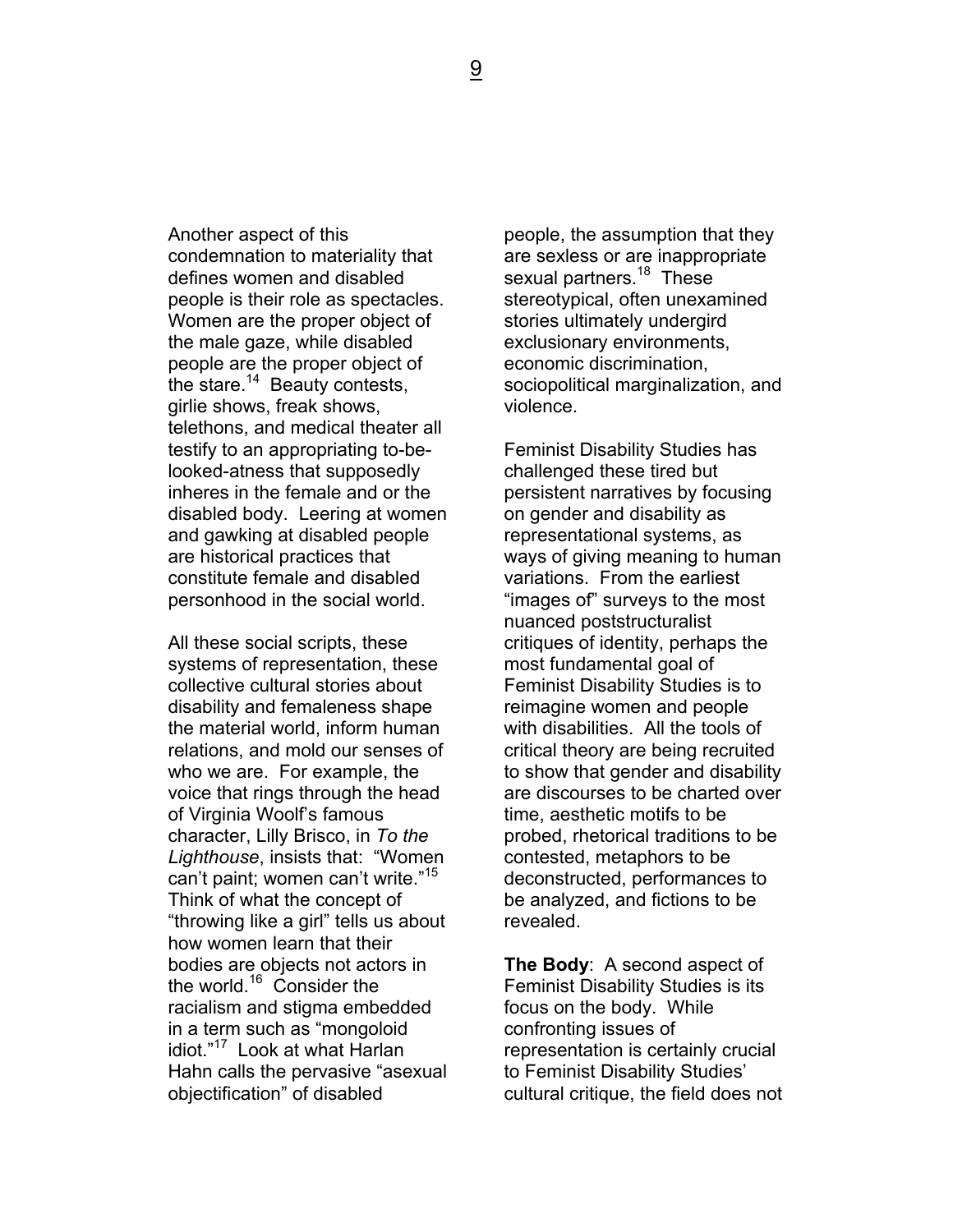focus exclusively on that issue. In fact, what distinguishes both Feminist Studies and Disability Studies from many other academic critical paradigms is that both scrutinize a wide range of material practices involving the lived body.

Perhaps because women and disabled people so often are closely associated with the body in western thought, their actual bodies have been subjected relentlessly to what Michel Foucault calls "disciplining."[19](#page-25-15) In other words, tremendous social pressures enforce practices that shape and regulate both female bodies and disabled bodies. The many practices directed at making female and disabled bodies conform to cultural expectations fall into two broad interrelated and ideologically loaded categories: medicine and appearance.

**The Politics of Medicalization**: Feminist Disability Studies undertakes a wide-ranging critique of the medicalization of female and disabled bodies as both women and disabled people have been imagined as medically abnormal – as the quintessential sick ones – which has entailed distinct consequences in everything from epidemiology and diagnosis to prophylaxis and therapeutics.

The goal of medicine has been to cure, fix, eliminate, or control these ostensibly deviant bodies. This ideology of cure is not isolated in medical texts or charity campaigns but in fact permeates cultural attitudes and practices about disability.

Women have endured clitoridectomies, ovariotomies, unnecessary hysterectomies, radical mastectomies, and drugs to regulate their supposedly deviant sexualities and personalities. Disabled people as well are routinely subjected to invasive surgical procedures and medication intended not to improve their lives, but rather to standardize their bodies and eliminate any physical differences from ostensibly normal people.

Research on women's health has been inadequate or brutal, just as funding to enhance the economic status of disabled people is always outstripped by investments in medical procedures to normalize disabled bodies. Both women and disabled people have been institutionalized, forcibly sterilized, euthanized, mutilated, and literally reshaped in the name of "their own good."<sup>20</sup>

Congenitally disabled people are particularly objects of these normalizing procedures. Two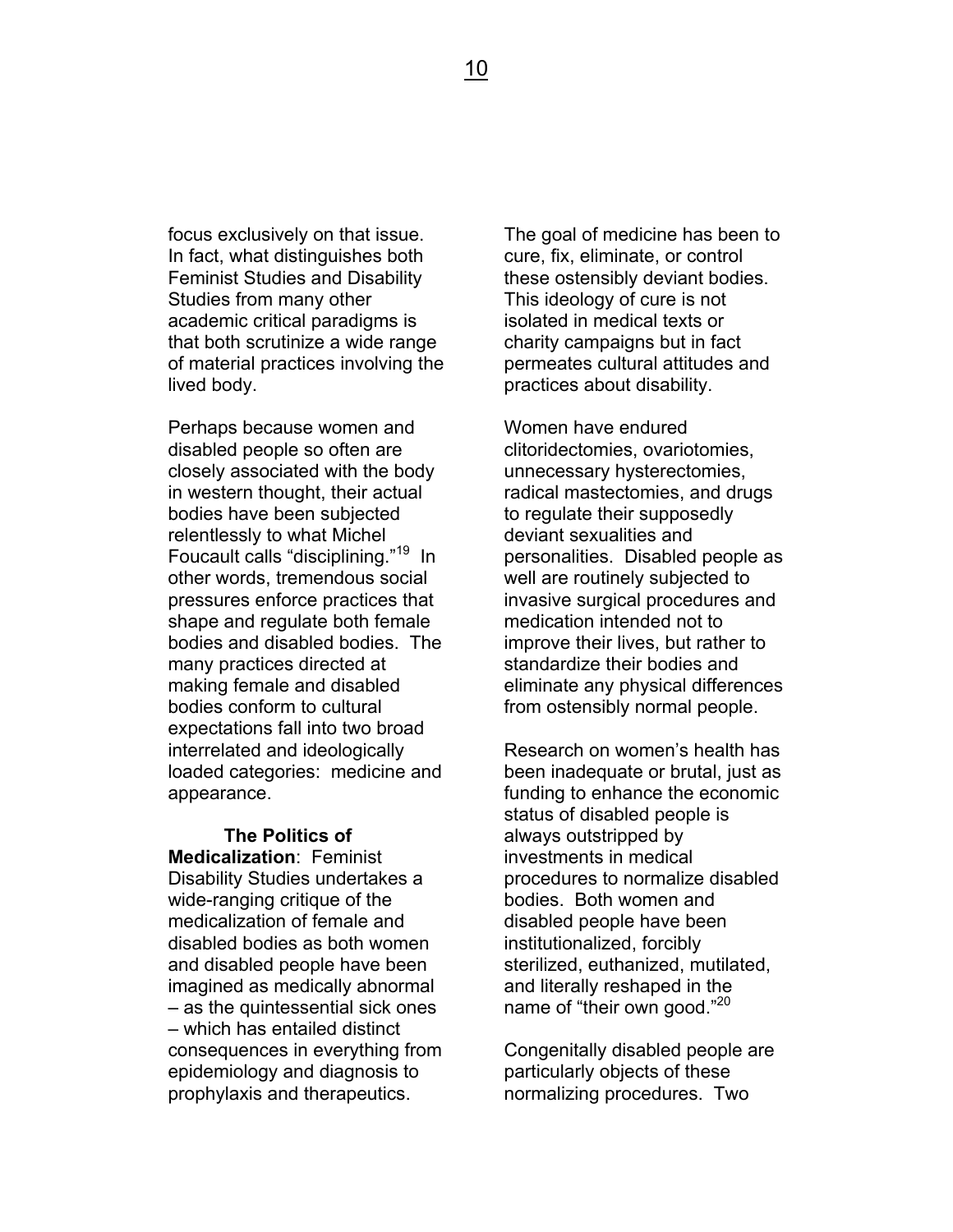examples of this will-to-correct the disabled body are the treatment of conjoined twins and the treatment of intersexed individuals, better known as hermaphrodites, who display ambiguous genitalia and gender characteristics. Both of these forms of embodiment are congenital variations that spectacularly violate sacred ideologies of western culture. Conjoined twins contradict our notion of the individual as discrete and autonomous – actually, quite similarly to the way pregnancy does.<sup>21</sup> Intersexed infants challenge our insistence that biological gender is unequivocal.<sup>22</sup>

So threatening to the order of things is the natural embodiment of conjoined twins and intersexed people that they are almost always surgically normalized through amputation and mutilation. So intolerable is their insult to the dominant ideologies that the testimonies of adults with these forms of embodiment who say that they are happy the way they are is routinely ignored in establishing the rationale for medical treatment.

Feminist Disability Studies focuses as well on several other aspects of embodiment. A disability perspective on such reproductive issues as genetic

testing and selective abortion complicates much of the feminist rhetoric about these practices.  $23$ Some disability activists argue that the "choice" to abort fetuses with disabilities is a coercive form of genocide against the disabled. Similarly, genetic testing and such enterprises as the Human Genome Project are often critiqued as enactments of eugenic ideology, what Evelyn Fox Keller calls a "eugenics of normalcy."[24](#page-25-4) Aging is also at once a women's issue and a disability issue, since a significant majority of elderly people are disabled women.<sup>25</sup> Depression, anorexia, and agoraphobia are psycho-physical disabilities that are linked to gender roles.<sup>[26](#page-25-9)</sup>

In addition, the politics of prosthetics, a disability concern, enters the purview of women's studies when we consider the controversial use of breast implants and prostheses for breast cancer survivors or other cosmetic prostheses such as corsets. $27$  Obesity is a disability that qualified women to be freak show performers in the 19th and early 20<sup>th</sup> centuries; to quote Susie Orbach – "fat is a feminist issue."<sup>28</sup> Indeed, the tyranny of slenderness is perhaps the most virulent of the ideologies of beauty used to discipline and control the female body.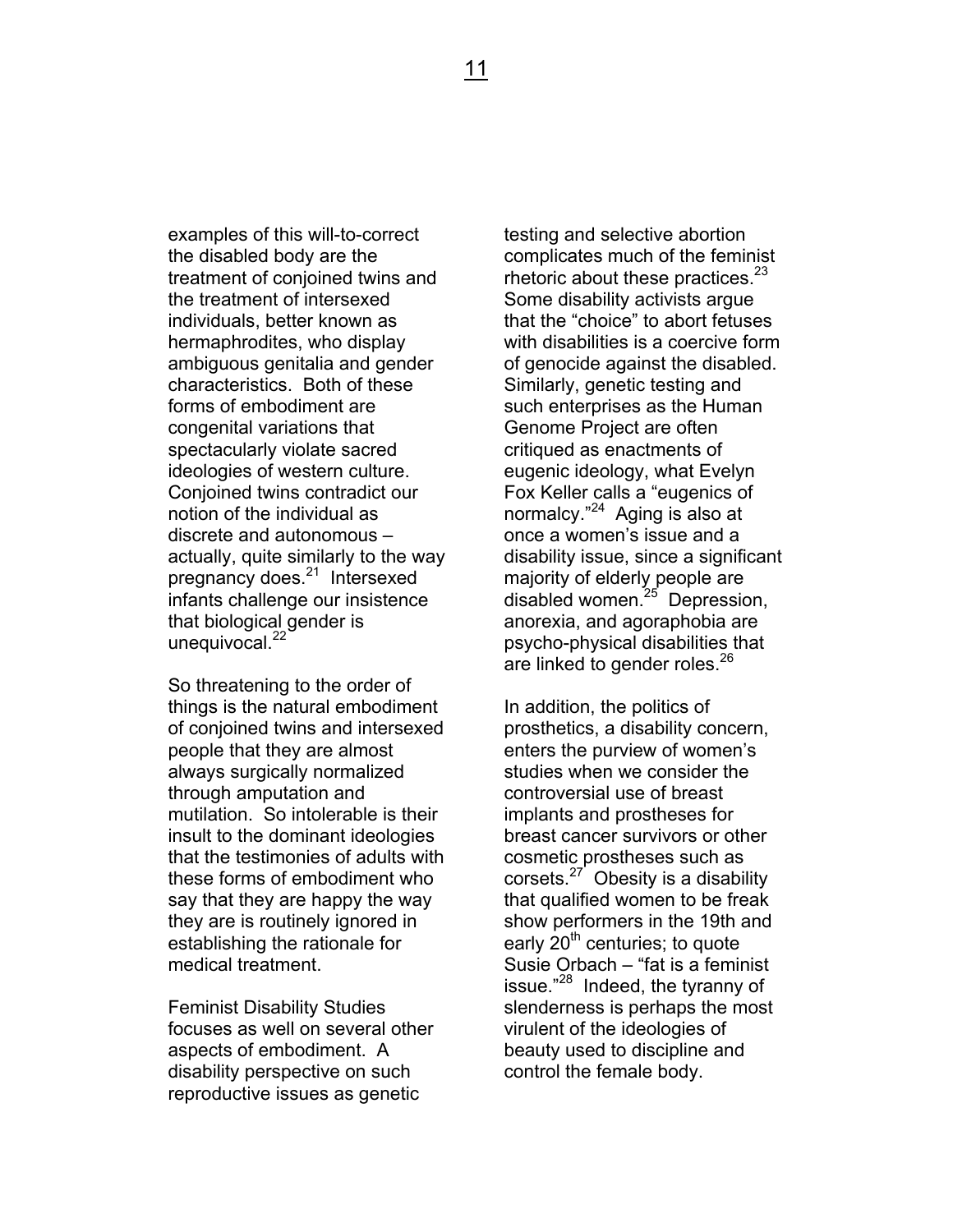#### **The Politics of**

**Appearance**: Given that the medicalization of female and disabled bodies is very often employed in the service of the politics of appearance, beauty is a value system that Feminist Disability Studies examines and critiques. We have been taught to assume rather uncritically that beauty is a relatively fixed property of the female body, even though most of us recognize the historical and cultural relativity of appearance standards. Beauty has been traditionally framed as an aesthetic quality, whether universal or subjective, and imagined as free from political implications or relations of power.

While many are willing to challenge impossible beauty norms, most still tend to think of beauty in terms of personal adequacy or inadequacy. Beauty, we have learned from our culture, is something corporeal that one has or does not have – just like a disability. But whereas having a disability seems a disadvantage, having beauty seems an advantage.

Feminist Disability Studies shifts our received assumptions about beauty by suggesting that beauty has a political dimension. Social discrimination and political subordination are linked to the cultural valuing and devaluing of

bodies on the basis of their appearance. Focusing on appearance enables us to critique not only the system of standards called beauty, but also to consider how appearance norms contribute to sexism, racism, ableism and other forms of social oppression. Beauty, then, can be seen in this way as a coercive cultural ideology, a set of values and practices that, like disability, has consequences in the material world.

Lynn S. Chancer asserts that the ideology of beauty produces what she calls, not without irony, "looks-ism," which she defines as "a discriminatory phenomenon [that] sets up categorical divisions, placing far greater importance for one sex than the other on the cultivation and maintenance of particular bodily appearances to gain love, status, and recognition." Moreover, she continues, these "beauty expectations are systemic"; that is, they are a "social fact," to use Emile Durkheim's term for an aspect of culture that "exist[s] above and beyond the ability of individuals to control."[29](#page-25-3) 

Like disability, beauty is a system of representations, a set of practices and meanings, and an historically shifting ideology of the female body that we receive upon entering the world. As such, it is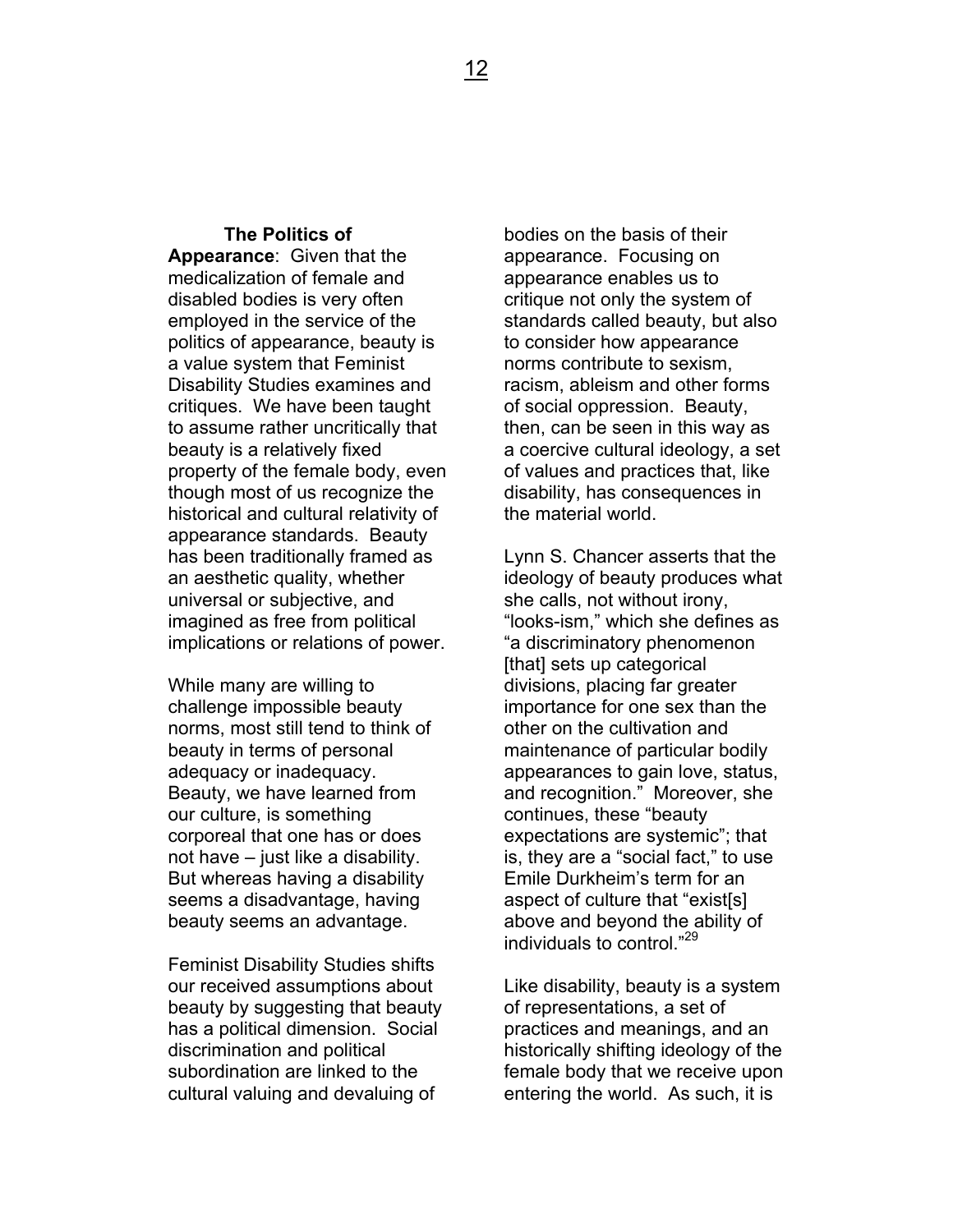a way of looking at, thinking about, and interpreting bodies that is at once culturally determined and yet by no means unalterable.

Feminist Disability Studies "denaturalizes" beauty and normalcy to transcend the usual way of thinking about these value systems – as an aesthetic quality of bodies. Feminist Disability Studies moves us from thinking about bodies as naturally having certain meanings to seeing them as social products that are informed by our cultural interpretations of them. Feminist Disability Studies shows that beauty and normalcy are a series of practices and positions that women take in order to avoid the stigmatization of ugliness and abnormality.

Appearance norms have a long history in western culture. While the classical ideal was designed to be worshipped rather than imitated, the notion of an ideal has migrated to become the standard which we are expected to achieve. The ideological systems called beauty and disability both posit a certain kind of body, a malleable body that can in some sense assume any identity or form that it chooses. This fantasy of the malleable body conforms to modernity's notion that the body is a neutral

instrument of the omnipotent individual will, an instrument of agency that is both pliable and invulnerable, that we can control and alter. This notion is manifested today in the institution of cosmetic and reconstructive surgery, as is the belief that the body is not only imagined to be but literally *is* plastic, almost infinitely transformable, not just in its actions or gestures, but in the very form of its flesh.<sup>30</sup>

Such plasticity takes on moral dimensions in a society devoted to the fantasy of selfimprovement inflected by the duty to consume that is characteristic of late capitalism. Think, for example, of the moral injunction against fat that is so common today.<sup>31</sup> What is most important for the politics of appearance that includes both beauty and disability in its purview is that cultural practices shape bodies according to a strict standard of normalcy that is not only privileged but that also is framed as a moral imperative.

The particularities we call disability, race, and ethnicity generally resist this coercive standardization more stubbornly than the bodies we imagine as being nondisabled, white, or beautiful. They often are not so plastic or require more invasive or extreme standardization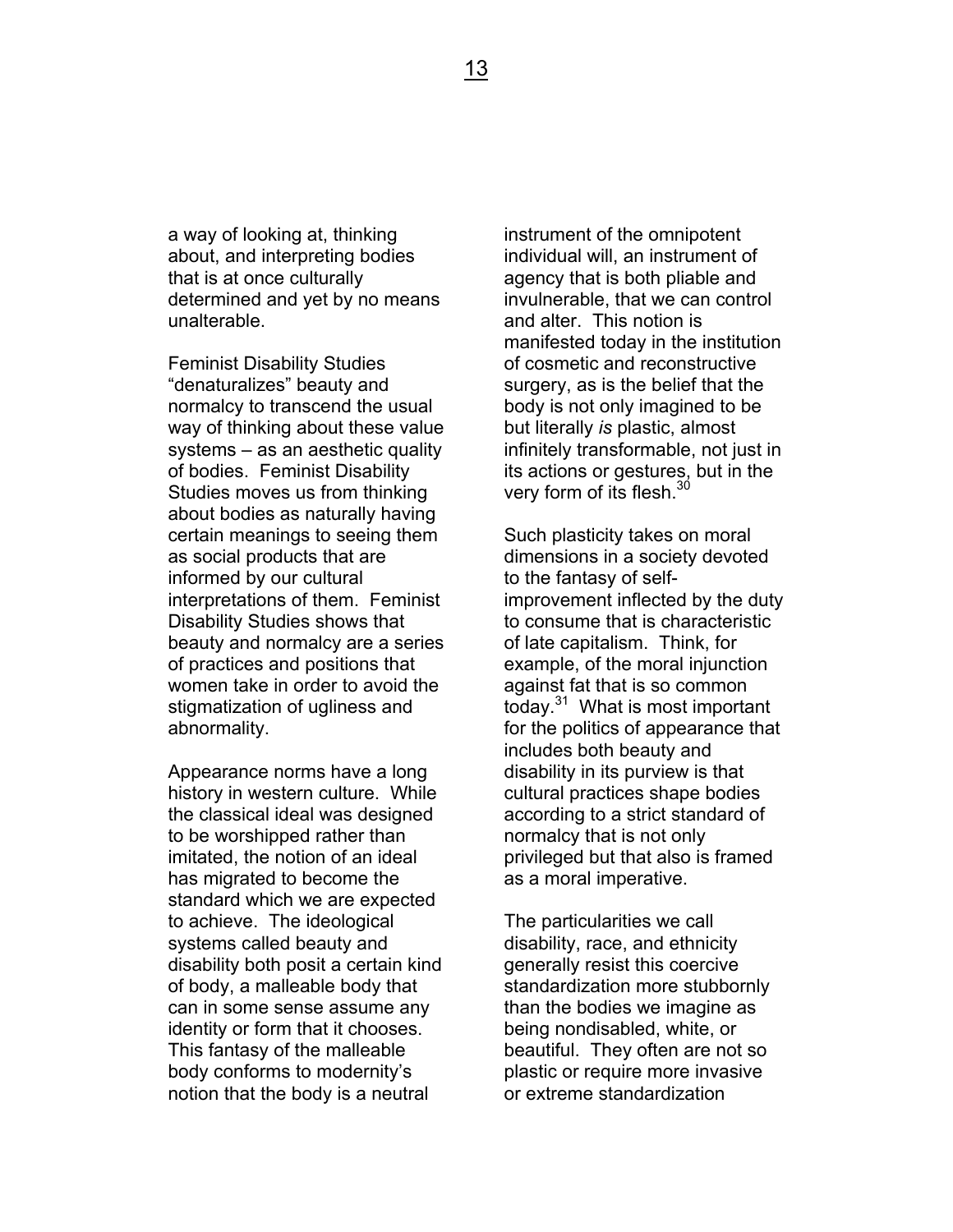procedures. Moreover, postmodern culture draws a line between what it posits as fitness or cosmetic disciplinary procedures, which it often challenges, and the normalizing procedures it imposes upon impaired bodies under the almost never questioned ideological banners of health, reconstruction, or rehabilitation.

Cosmetic surgery, which is used overwhelmingly to standardize women's bodies, now enforces feminine beauty standards. Reconstructive surgery, which is used exclusively to eliminate disability, enforces the standards of normalcy. Both procedures commodify the body and are presented as enhancements that correct flaws or improve the psychological well being of the patient.

The twin ideologies of normalcy and beauty posit female and disabled bodies both as spectacles to be looked at and as plastic bodies to be shaped infinitely to conform to a set of standards called "normal" and "beautiful." In the language of cosmetic surgery, for example, the unreconstructed female body is persistently cast as having "abnormalities" that can be "corrected" by surgical procedures which "improve" appearance by producing "natural looking" noses, thighs, breasts, chins, and so on. Thus, women's and disabled people's unmodified bodies are presented as unnatural and abnormal while the surgically altered bodies are portrayed as normal and natural.

Beauty ideology, and with it normalcy, has become more coercive over the last 25 years. Ironically, this rising concern with beauty has occurred exactly at the same time as the legal and social changes wrought by feminism. This escalation can be documented by the dramatic increase in the occurrence and reporting of eating disorders and the recent burgeoning commercialization of beauty practices such as dieting (a \$33 billion a year industry), cosmetics (a \$20 billion a year industry), and cosmetic surgery (\$33 million and growing, with nine times more women than men as clients). Naomi Wolf has convincingly shown that the social demand to configure our bodies according to beauty's standards and to create its effects with commercial products has escalated dramatically in the 20th century, not only as capitalism has demanded expanded markets for beauty products but, more interestingly, as women have achieved political gains and more equality.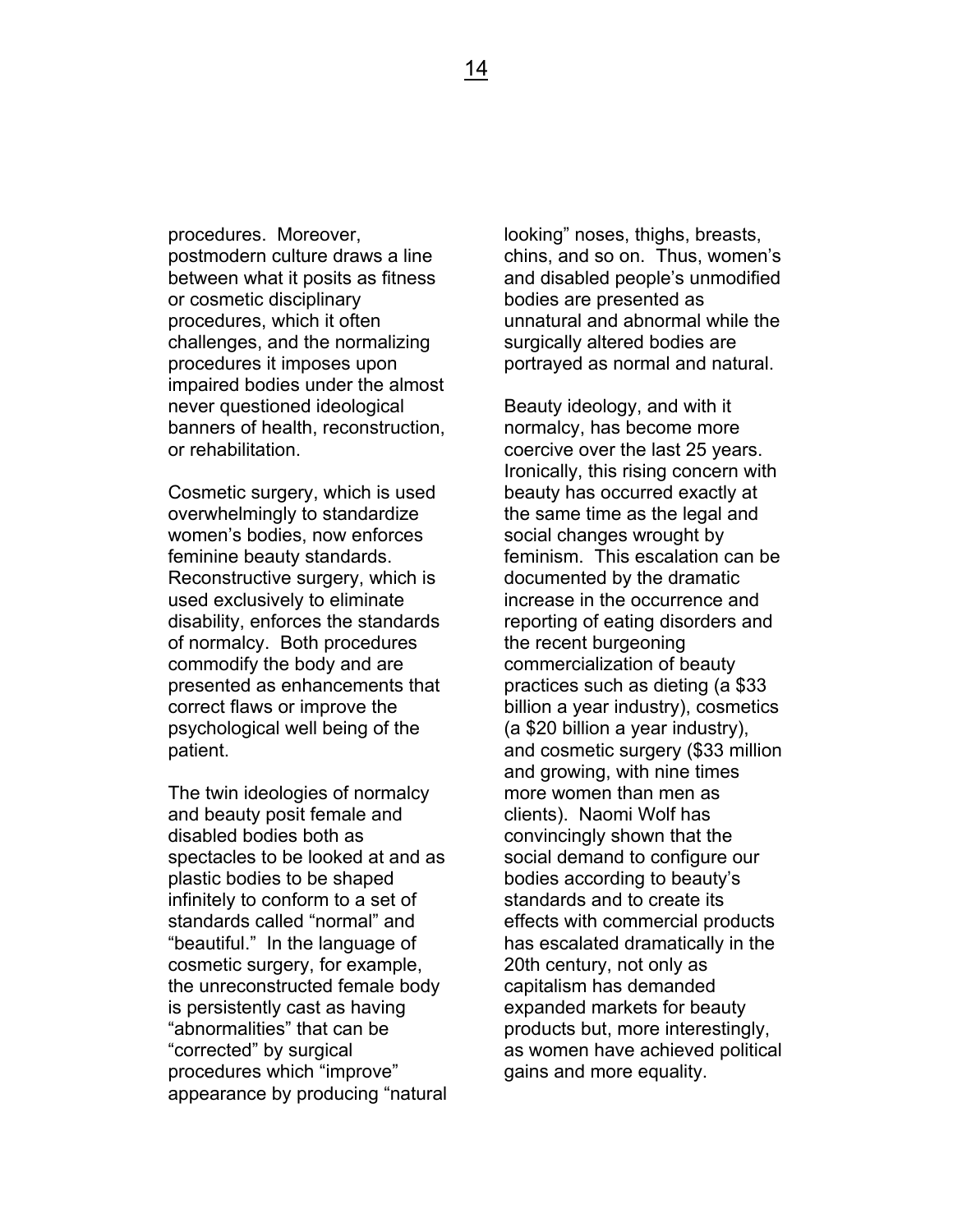Now that women have access to the vote, education, employment opportunities, and legal freedoms, Wolf argues, beauty has come to be the last restrictive institution and has consequently had to take over the repressive work that an entire system of restraining institutions accomplished in the 19th century and before.<sup>32</sup> While women have been liberated from many restrictions, they have not been freed from the social mandate to pursue beauty.

Feminist Disability Studies does not suggest that women and disabled people should not use modern medicine to improve their lives or help their bodies function more fully. Rather, it illuminates and explains instead of enforcing set orthodoxy. Feminist Disability Studies offers a counter logic to the powerful cultural mandates to be normal/beautiful at any cost.

The ideology of beauty in the context of disability raises critical issues that are complex and provocative. For example, questions about gender, sexuality, and disability were raised by the photo spread of Ellen Stohl, a paraplegic actress who appeared as the nude centerfold of *Playboy* magazine in 1987. Stohl wrote to editor Hugh Hefner that she chose to be in *Playboy* because "sexuality is

the hardest thing for disabled persons to hold onto."33

The 1990s version of Ellen Stohl is Aimee Mullins, a champion runner, fashion model, celebrity, and double amputee – who also was one of *People* Magazine's 50 Most Beautiful People of 1999. An icon of disability pride and equality, Mullins exposes – in fact calls attention to – the mark of her disability in most photos, refusing to normalize or hide her disability in order to pass as nondisabled. Indeed, her public version of her career is that her disability has been a benefit – she has several sets of legs, both cosmetic and functional, and is able to choose how tall she wants to be.<sup>34</sup> This narrative of advantage works against the traditional narrative of overcoming that is usually ascribed to disabled people in the public sphere.

**Identity**: A third aspect of Feminist Disability Studies is an inquiry into how identity operates in society. The most productive challenge that feminist thought has faced is the challenge to the unity of the category "woman," on which the entire feminist enterprise seemed to rest. Recognizing that all women have multiple identities compelled feminists to turn away from an exclusive male/female focus.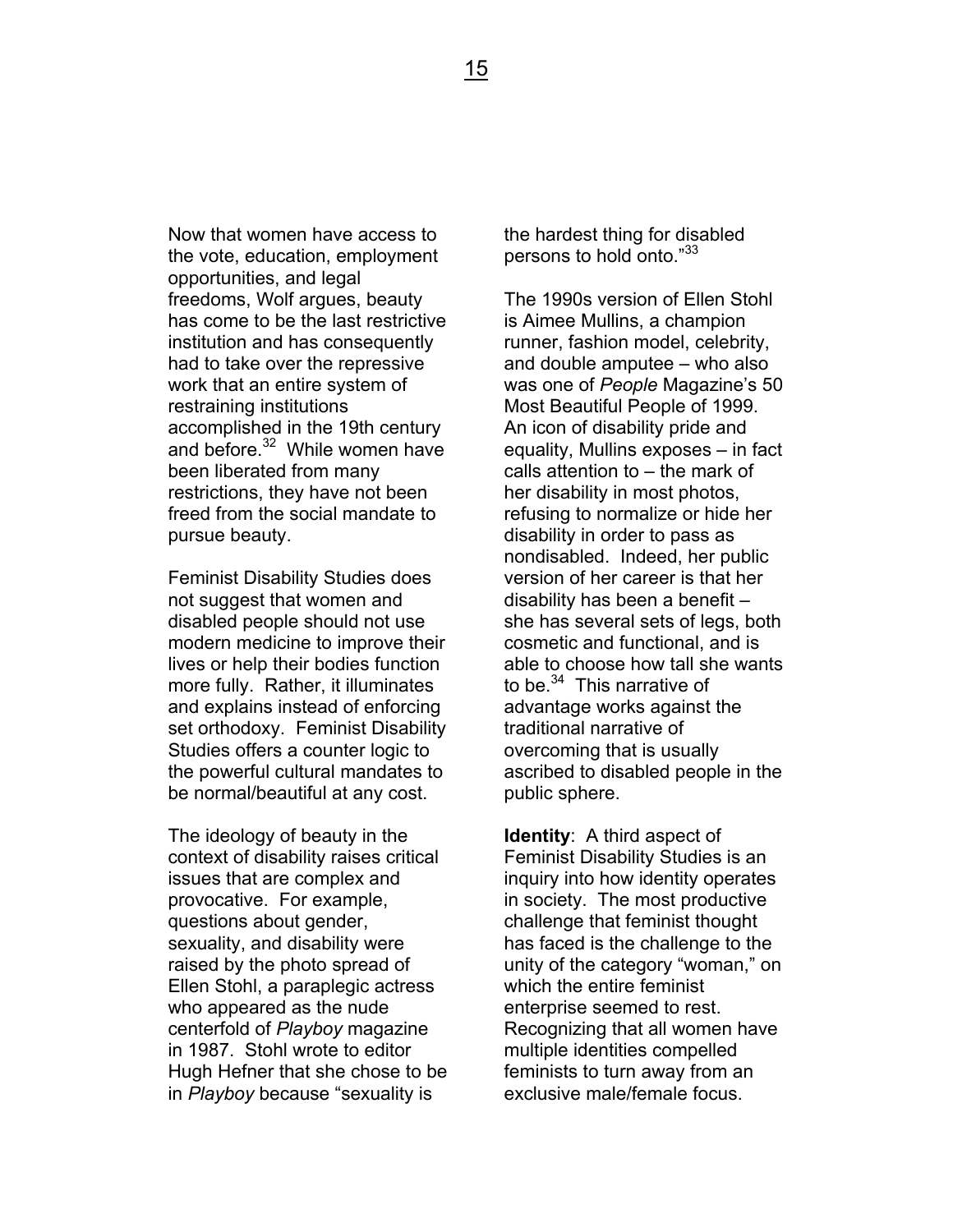Feminism began instead to look at the exclusionary, essentialist, oppressive aspects of the category "woman" itself.

The kind of rigorous self-critique feminism has undertaken is at once humbling and heartening. Expanding our understanding of how various registers of identity such as gender, race, class, and sexuality intrude upon and inflect one another sharpens feminist analyses and critiques. Disability is, of course, one such identity category that complicates the idea that all women are essentially alike and illuminates the workings of gender in particular ways. Indeed, disability disrupts the unity of the category "woman" and challenges the primacy of gender.

As a category of analysis, disability poses invigorating questions to feminism about issues such as power relations among women, the status of the lived body, the privileges of being normal, the social construction of the able-bodied, and the uses of identity politics. In turn, gender complicates Disability Studies in equally productive ways by introducing such concerns as power differentials within the disability community, reproductive and sexuality differences, and the ways that

gender scripts inflect disabled identity.

For example, Feminist Disability Studies illuminates the ways that identity categories operate and interact within a political and economic context by looking at the Americans with Disabilities Act of 1990. This historic piece of civil rights legislation creates the legal category of "the disabled" by broadly defining a person as disabled if she has a condition that substantially limits a major life activity or – in a gesture toward a social model of disability – is *perceived* as having such a condition.

The courts, of course, are scurrying to limit and clarity this definition on a case-by-case basis. Who is disabled and who is able-bodied is being determined just as race was legally codified in the 19th century, although of course for different ends. Is one disabled, for instance, if function is normalized by prostheses such as glasses, hearing aids, or canes? Is one disabled by a facial deformity that makes one "ugly" but does not affect functioning? What about premenstrual syndrome, depression, HIV infection, infertility, aging, chronic pain, fetal alcohol syndrome? Suddenly, "them" and "us" are not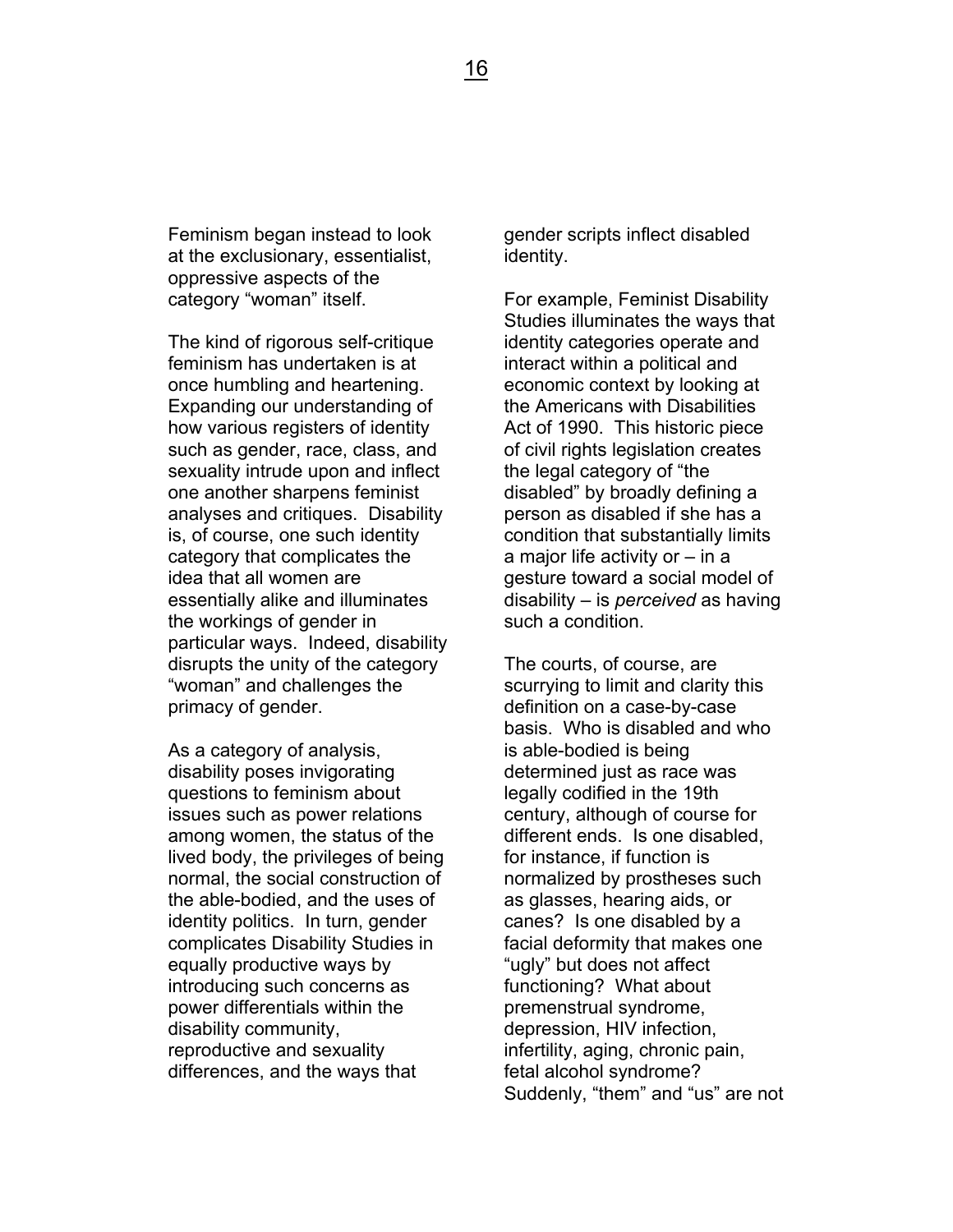so clear – and gender is implicated throughout.

Feminist Disability Studies pressures both feminist theory and Disability Studies to acknowledge physical diversity more thoroughly in the task of exploring identity. Perhaps feminism's most useful concept for Feminist Disability Studies is standpoint theory, which recognizes the immediacy and complexity of physical existence. Emphasizing the multiplicity of women's identities, histories, and bodies, this theory asserts that individual situations structure the subjectivity from which particular women speak and perceive.<sup>35</sup>

Incorporating postmodernism's challenge of the objective Enlightenment viewpoint – the supposed view from nowhere – feminist standpoint theory has reformulated gender identity as a complex, dynamic matrix of interrelated, often contradictory, experiences, strategies, styles, and attributions mediated by culture and individual history. This matrix cannot be separated meaningfully into discrete entities or ordered into a hierarchy.

Acknowledging identity's particular, complex nature allows characteristics beyond race, class, and gender to emerge. Standpoint theory, and the

feminist practice of explicitly situating oneself when speaking, allow for complicating inflections such as disability or, more broadly, body configuration – attributions such as fat, disfigured, abnormal, ugly, or deformed – to enter into our considerations of identity and subjectivity. Such a dismantling of the unitary category "woman" has enabled feminist theory to encompass, although not without contention, such feminist specializations as, for example, Patricia Hill Collins' "Black feminist thought" or my own explorations of a "feminist disability studies." So just as feminist theory can bring to disability theory strategies for analyzing the meanings of physical differences and identifying sites where those meanings influence other discourses, it can help articulate the uniqueness and physicality of identity as well.

Feminist Disability Studies focuses on the singularity and perhaps the immutability of the flesh, and at the same time questions the identity it supports. For example, Nancy Mairs explores the politics of selfnaming, a common feminist theoretical practice, in regard to women with disabilities. Mairs claims the appellation "cripple" because it demands that others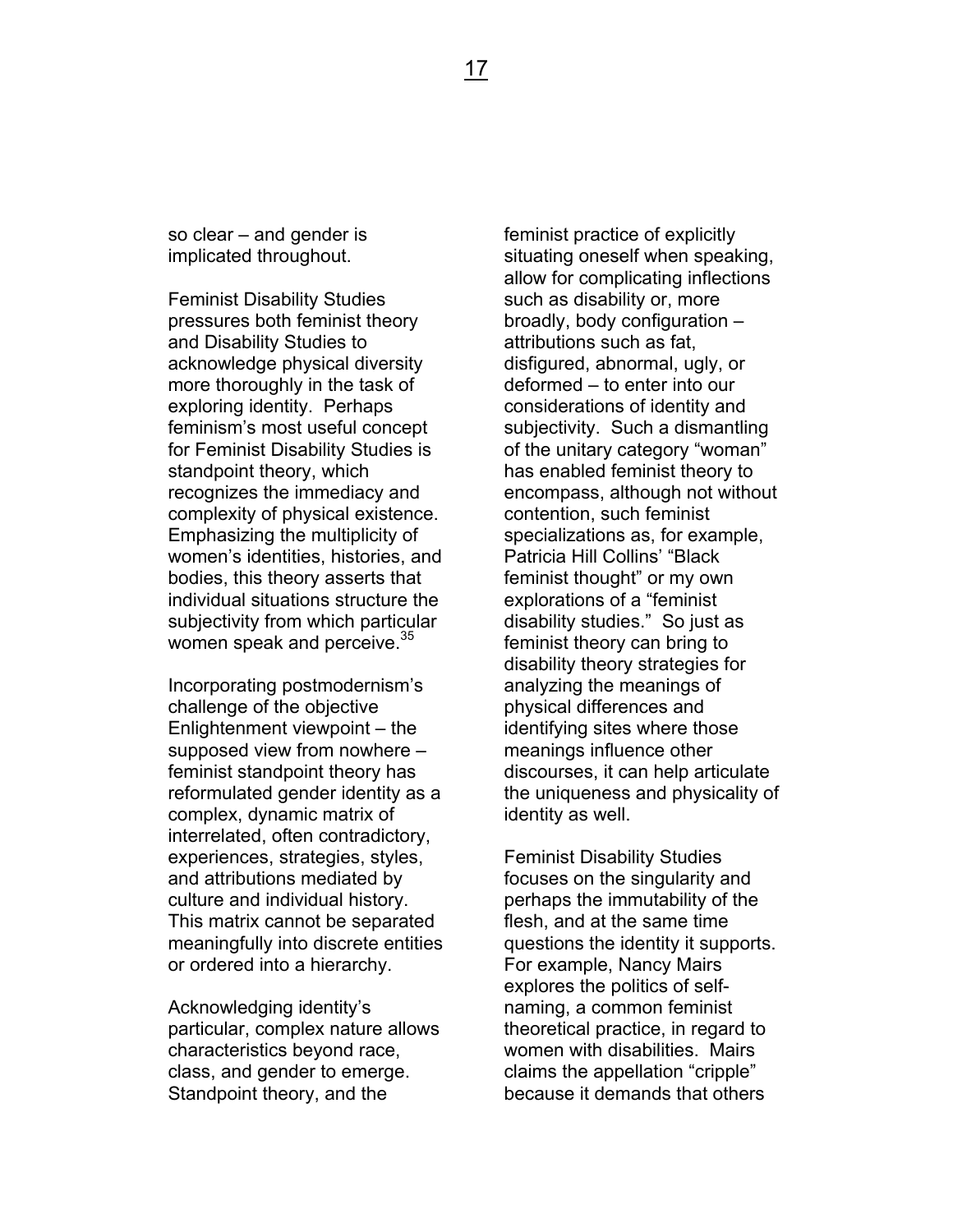acknowledge the particularity of her body. "People…wince at the word 'cripple'," Mairs contends. Even though she retains what has been a derogatory term, she insists on determining its significance herself: "Perhaps I want them to wince. I want them to see me as a tough customer, one to whom the fates/gods/viruses have not been kind, but who can face the brutal truth of her existence squarely. As a cripple, I swagger."

Mairs is not simply celebrating the term of otherness or attempting to reverse its negative connotation; rather, she wants to call attention to the material reality of her crippledness, to her bodily difference and her experience of it. Mairs chooses here to define her identity in terms of the significance of her pain and her struggle with an environment built for other bodies.<sup>[36](#page-25-24)</sup>

**Activism**: Feminist Disability Studies also focuses on activism for change, which augments and remedies the accompanying focus on negative representations of women and disabled people, the pathologizing of their bodies, and the politics of appearance. Important activist strands have developed in both feminism and Disability Studies that shift them

from the constant task of exposing just how relentless and pervasive oppression has been – and is.

This is a different kind of activism from demonstrations and marches. While less theatrical, the activism focused on integrating education, in the very broadest sense of that term, is no less ardent. And higher education is the grass roots of the educational enterprise. College and university teachers shape the communal knowledge base that is disseminated from kindergarten through the university. Activist academic practices include exposing the workings of oppression, constructing a tradition of disability culture, historical and textual retrieval, canon reformation, finding and being role models, mentoring, curriculum reform, course and program development, and integrating disability into existing syllabi.

Part of the activism inherent in Feminist Disability Studies emerges in its commitment to study the lives and artistic products of women with disabilities. To analyze who disabled women are and what they create expands our understanding of human variation and enriches our collective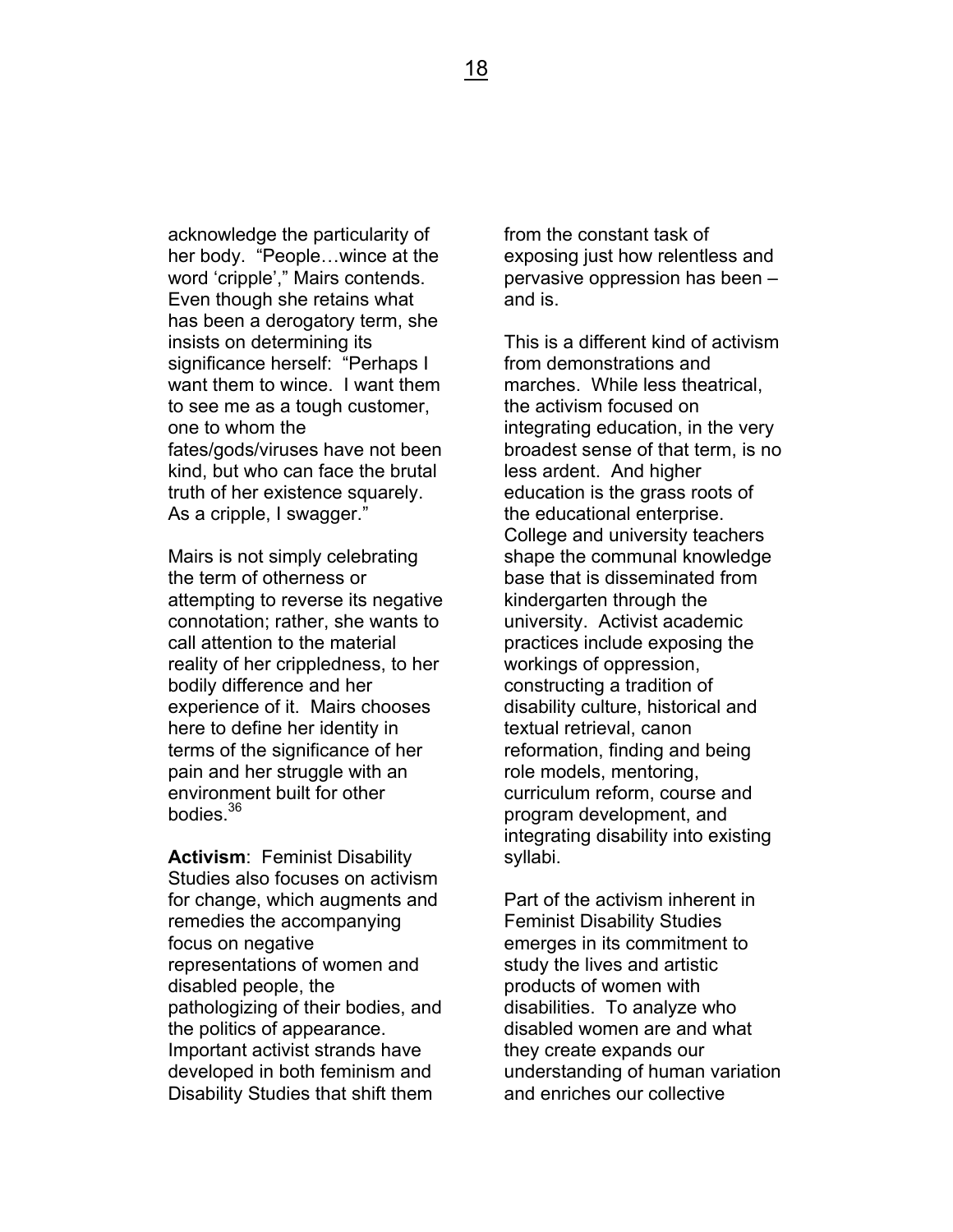knowledge of humankind, especially the ways that gender operates. For example, the judgment that the disabled woman's body is asexual and unfeminine creates what Michelle Fine and Adrienne Asch term "rolelessness," a social invisibility and cancellation of femininity that can prompt disabled women to claim the female identity that the culture denies them. Cheryl Marie Wade insists upon a harmony between her disability and her womanly sexuality in a poem characterizing herself as "The Woman With Juice."<sup>37</sup>

As Mairs' exploration of selfnaming and Wade's assertion of sexuality suggest, a feminist disability politics would uphold the right of women to define their physical differences and their femininity for themselves rather than conforming to received interpretations of their bodies. Wade's poem of self-definition echoes Mairs by maintaining firmly that she is "not one of the physically challenged." Rather, she claims, "I'm the Gimp/I'm the Cripple/I'm the Crazy Lady." Affirming her body as at once sexual and different, she asserts, "I'm a French kiss with cleft tongue." Resisting the cultural tendency not only to erase her sexuality but to deprecate and objectify her body, she characterizes herself as "a sock

in the eye with gnarled fist." This image of the disabled body as a visual assault, a shocking spectacle to the nondisabled eye, captures a defining aspect of disabled experience.

Whereas feminists claim that women are objects of the evaluative male gaze, Wade's image of her body as "a sock in the eye" subtly reminds us that the disabled body is the object of the stare. If the male gaze makes the normative female a sexual spectacle, then the stare sculpts the disabled subject into a grotesque spectacle. The stare is the gaze intensified, framing her body as an icon of deviance. Indeed, as Wade's poem suggests, the stare is the gesture that creates disability as an oppressive social relationship. And as every person with a visible disability knows intimately, managing, deflecting, resisting, or renouncing that stare is part of the daily business of life.

One example of academic activism that is exemplary in Feminist Disability Studies is what might be called a methodology of intellectual tolerance. This is not tolerance in the more usual sense of tolerating each other – although that would be useful as well. Rather, it is the intellectual position of tolerating what has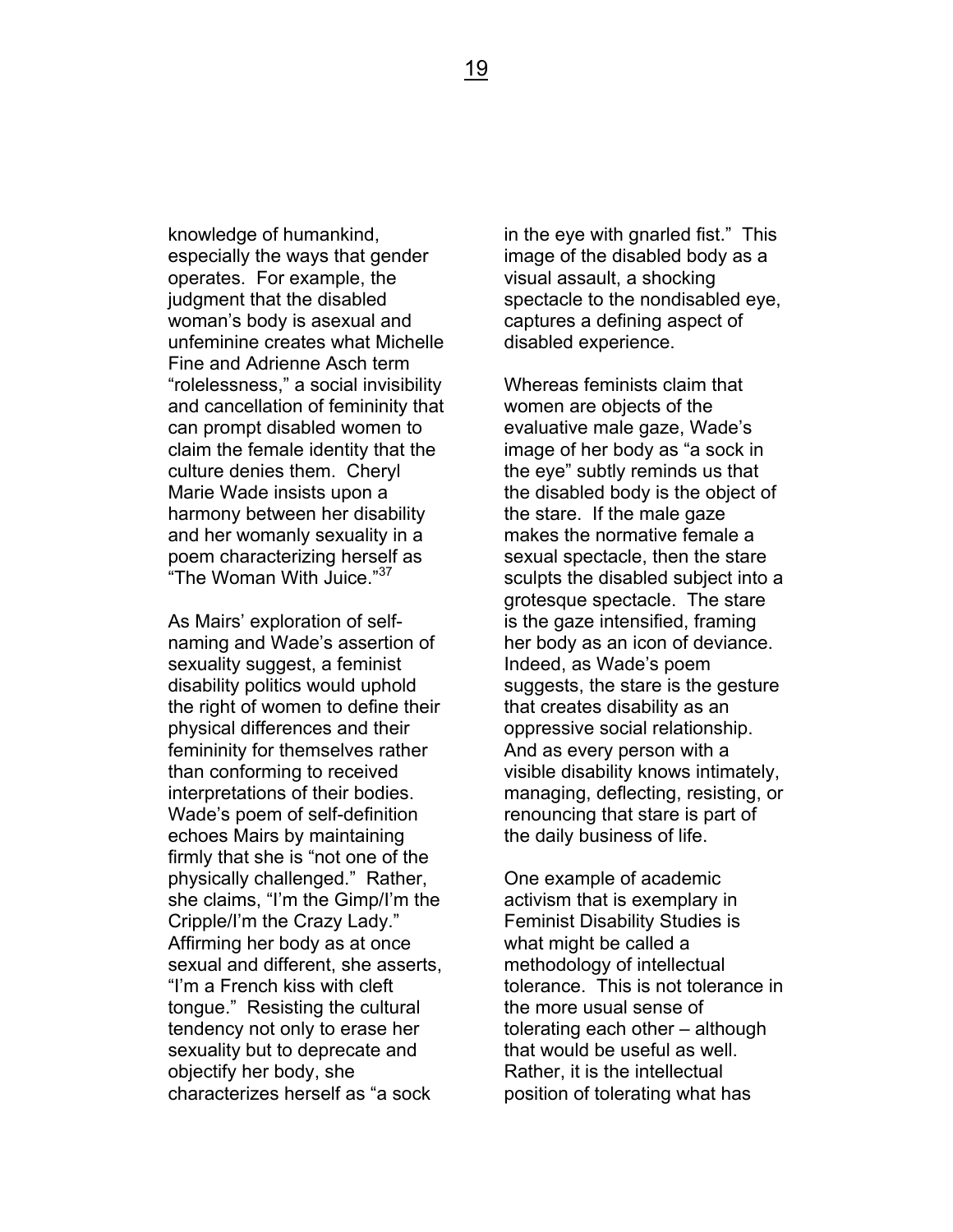previously been thought of as incoherence.

As feminism has embraced the paradoxes that have emerged from its challenge to the gender system, it has not collapsed into chaos, but rather has developed a methodology that tolerates internal conflict and contradiction. This method asks difficult questions but accepts provisional answers. This method recognizes the power of identity at the same time that it reveals identity as a fiction. This method both seeks equality and claims difference. This method allows us to teach with authority at the same time that we reject notions of pedagogical mastery. This method establishes institutional presences even while it acknowledges the limitations of institutions. This method validates the personal but implements disinterested inquiry. This method writes new stories and recovers traditional ones.

Considering disability as a vector of identity that intersects gender is one more internal challenge. While it threatens the coherence of the category "woman," Women's Studies can accommodate such complication and the contradictions it creates. Indeed, Feminist Disability Studies strengthens the critique that is feminism and deepens the critique that is Disability Studies.

Feminist Disability Studies contends that integrating the study of disability – as a category of analysis, as a historical community, as a set of material practices, and as a representational system – into gender studies and all educational enterprises will help integrate the sociopolitical world for the benefit of everyone.

Disability, like gender and race, is everywhere, once we know how to look for it. Integrating it will enrich and deepen all our teaching and scholarship to include, for example, the history of the vibrant and variegated disability rights and independent living movements into studies of other social justice movements. Ethics is a disability issue, as is the feminist ethic of care. Literature, art, and music also have been shaped by disability experience – from Oedipus to Audre Lorde, from Rembrandt to Toulouse-Lautrec to Frida Kahlo, from Beethoven to Stevie Wonder. Many of our most developed historical fields, such as women's, labor and immigration history, are deeply informed by disability.

As with gender, race, and sexuality, to understand how disability operates is to understand what it is to be fully human.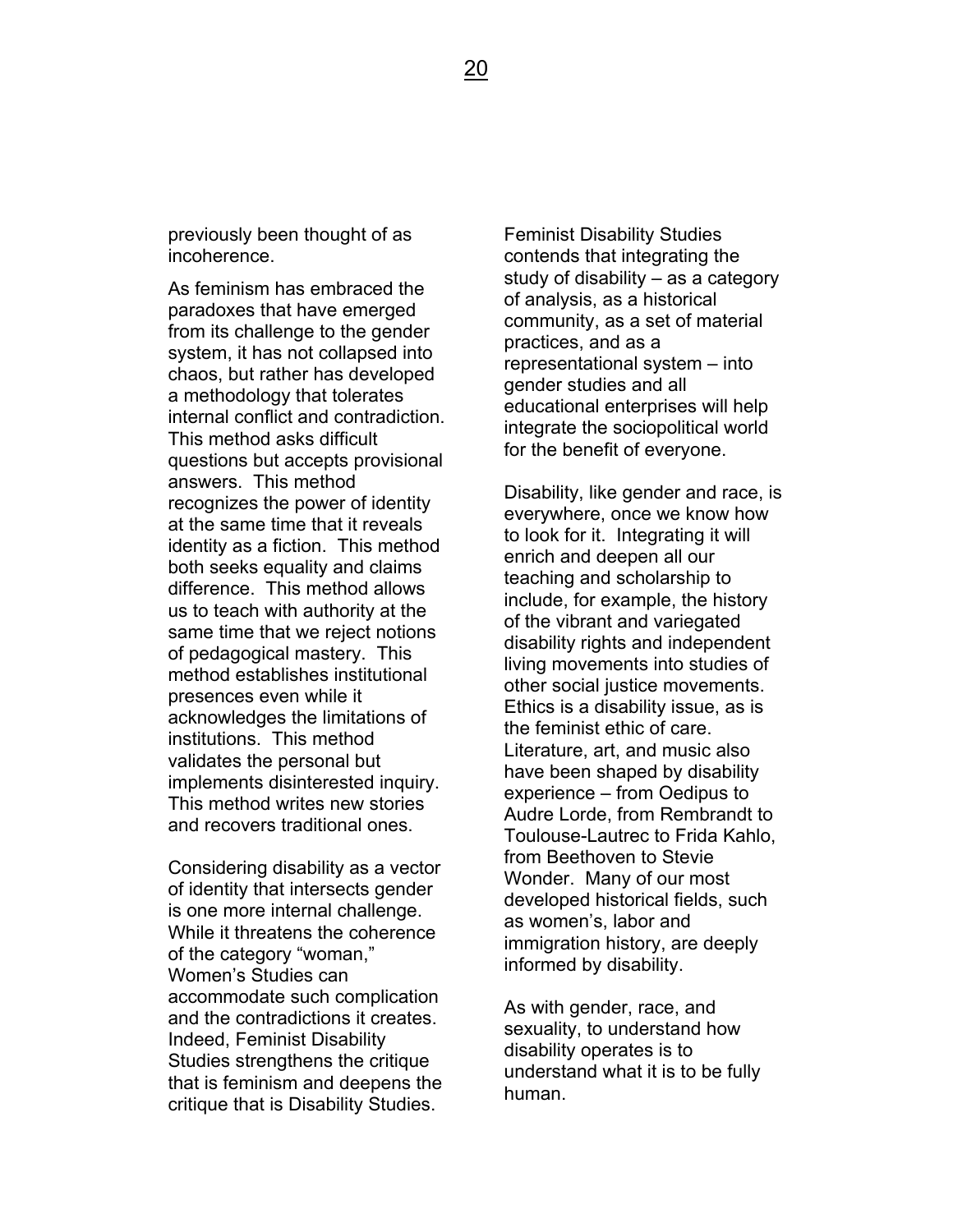## **NOTES**

- 1. See Diane Price Herndl and Robyn Warhol, *Feminisms* (2nd ed., New Brunswick: Rutgers University Press, 1997); Marianne Hirsch and Evelyn Fox Keller, eds., *Conflicts in Feminism* (New York: Routledge, 1990). "Hyphenated Feminism" is used by Judith Grant, *Fundamental Feminism: Contesting the Core Concepts of Feminist Theory* (New York: Routledge, 1993), p. 3; Brigitta Boucht et al., *Postfeminism* (Esbo, Finland: Draken, 1991).
- 2. For an overview of the history of academic feminist theory, see Elizabeth Weed, "Introduction: Terms of Reference," in Elizabeth Weed, ed., *Coming to Terms: Feminism, Theory, Politics* (New York: Routledge, 1989), pp. ix-xxxi. For discussion of these debates and bifurcations in feminism, see Linda Alcoff, "Cultural Feminism Versus Post-Structuralist Feminism: The Identity Crisis in Feminist Theory," *Signs*, 13 (3): 405-36; Hester Eisenstein, *Contemporary Feminist Thought* (Boston: G.K. Hall, 1983); and Josephine Donovan, *Feminist Theory* (New York: Continuum, 1992).
- 3. Spelman, Elizabeth V. *Inessential Woman: Problems of Exclusion in Feminist Thought* (Boston: Beacon, 1988).
- 4. See Collins, Patricia Hill. *Black Feminist Thought: Knowledge, Consciousness, and the Politics of Empowerment.* (Boston: Unwin Hyman, 1990).
- 5. Parens, Erik and Adrienne Asch. *Prenatal Testing and Disability Rights.* (Washington, DC: Georgetown University Press, 2000).
- 6. Silvers, Anita. "Reconciling Equality to Difference: Caring (f)or Justice for People with Disabilities." *Hypatia* 10, no. 1 (Winter, 1995): 30-55.
- 7. Fine, Michelle and Adrienne Asch, eds. *Women with Disabilities: Essays in Psychology, Culture, and Politics.* (Philadelphia: Temple University Press, 1988); Wendell, Susan. *The Rejected Body: Feminist Philosophical Reflections on Disability.* (New York: Routledge, 1996).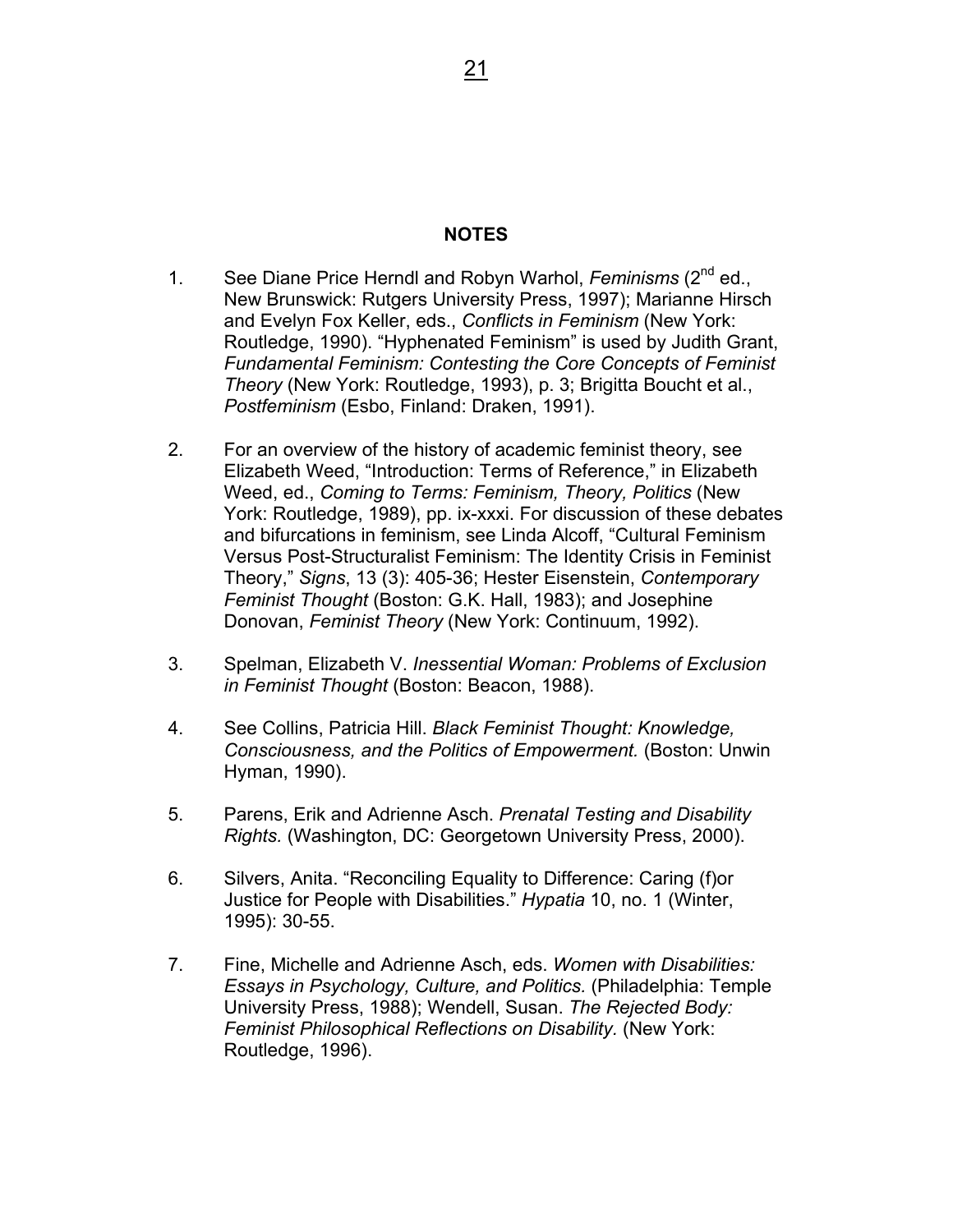- 8. Aristotle. *Generation of Animals*. Trans. A.L. Peck. (Cambridge: Harvard University Press, 1944).
- 9. Tuana, Nancy. *The Less Noble Sex: Scientific, Religious, and Philosophical Conceptions of Woman's Nature.* (Bloomington: Indiana University Press, 1993).
- 10. See Patricia Vertinsky, "Exercise, Physical Capability, and the Eternally Wounded Woman in Late Nineteenth-Century North America," *Journal of Sport History* 14 (1): 7; Thorstein Veblen, *The Theory of the Leisure Class* (1899; reprint, Boston: Houghton Mifflin, 1973); Jane Flax, *Thinking Fragments: Psychoanalysis, Feminism, and Postmodernism in the Contemporary West* (Berkeley: University of California Press, 1990), p. 136.
- 11. de Beauvoir, Simone. *The Second Sex.* 1952. Trans. H.M. Parshley. (New York: Vintage Books, 1974).
- 12. Piercy, Marge. "Unlearning to Not Speak." *Circles on the Water*. (New York: Knopf, 1985) p. 97.
- 13. Bordo, Susan R. *Unbearable Weight: Feminism, Western Culture, and the Body*. (Berkeley: University of California Press, 1993), pp. 160-161.
- 14. Kaplan, E. Ann. "Is the Gaze Male?" In Ann Snitow, Christine Stansell, and Sharon Thompson, eds., *Powers of Desire: The Politics of Sexuality*. (New York: Monthly Review Press, 1983), pp. 309-25; Laura Mulvey. "Visual Pleasure and Narrative Cinema" (1975) in *Feminisms*, eds. Robyn Warhol and Diane Price Herndl. (2<sup>nd</sup> ed., New Brunswick: Rutgers University Press, 1997); "Staring Back: Self-Representations of Disabled Performance Artists." *American Quarterly* 52, 2 (June 2000): 334-8.
- 15. Woolf, Virginia. *To the Lighthouse*. 1927. (New York: Harcourt Brace and World, 1955), p. 75.
- 16. Young, Iris Marion. *Throwing Like a Girl and Other Essays in Feminist Philosophy and Social Theory*. (Bloomington: Indiana University Press, 1990).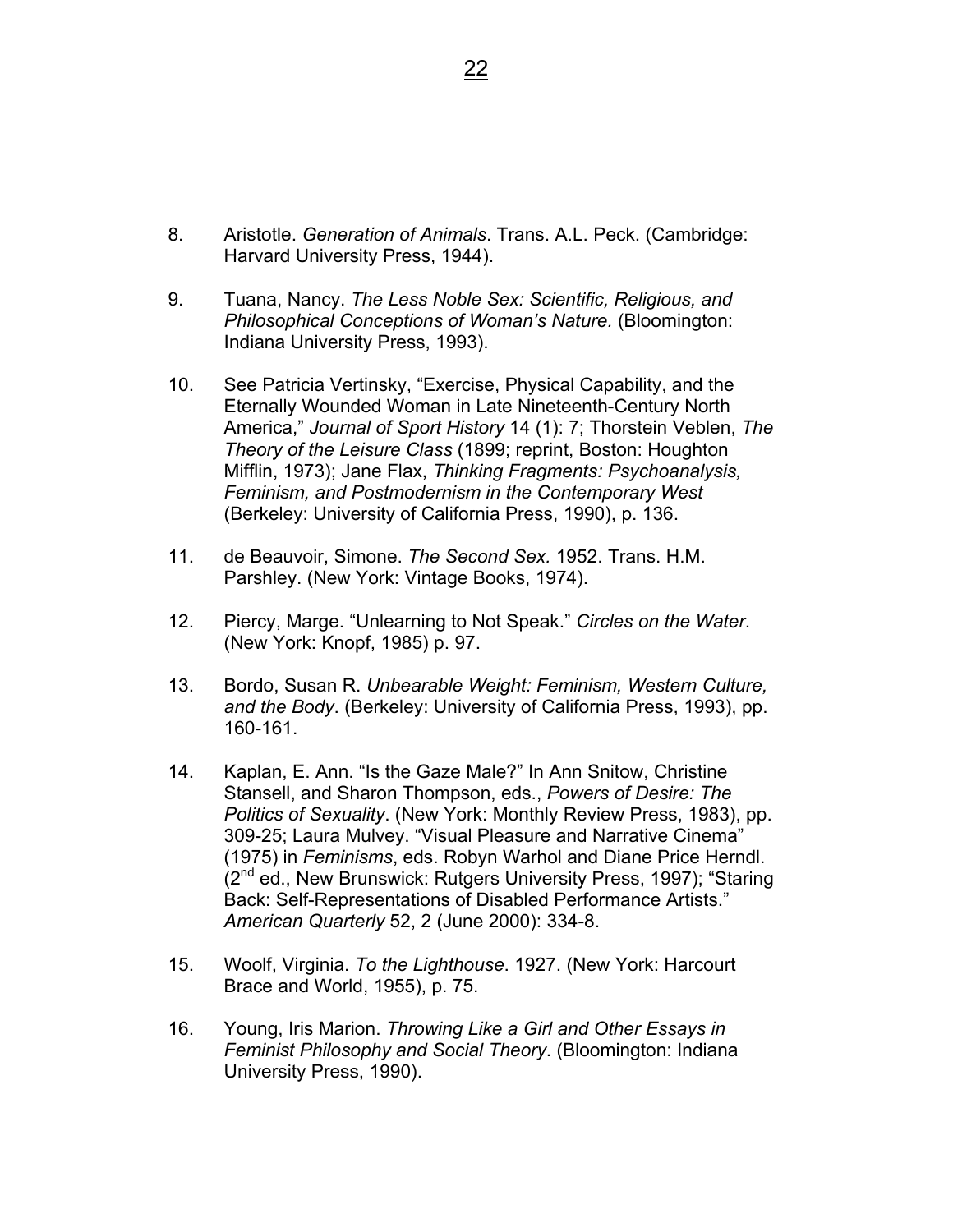- 17. Berube, Michael. *Life As We Know It: A Father, A Family, and an Exceptional Child*. (New York: Pantheon Books, 1996).
- 18. Hahn, Harlan. "Can Disability Be Beautiful?" *Social Policy* (Fall 1988): 26-31.
- 19. Foucault, Michel. *Discipline and Punish: The Birth of the Prison*. Trans. Alan M. Sheridan-Smith. (New York: Vintage Books, 1979).
- 20. Ehrenreich, Barbara and Deirdre English. *For Her Own Good: 150 Years of the Experts' Advice to Women.* (Garden City, N.Y.: Anchor Books, 1979).
- 21. Clark, David L. and Catherine Myser. "Being Humaned: Medical Documentaries and the Hyperrealization of Conjoined Twins." Thomson, Rosemarie Garland, ed. *Freakery: Cultural Spectacles of the Extraordinary Body.* (New York: New York University Press, 1996), pp. 338-355.
- 22. Dreger, Alice Domurat, ed. *Intersex in the Age of Ethics.* (Hagerstown, MD: University Publishing Group, 1999). Fausto-Sterling, Ann. *Sexing the Body: Gender Politics and the Construction of Sexuality.* (New York: Basic Books, 2000); Kessler, Suzanne. *Lessons from the Intersexed*. (New Brunswick: Rutgers University Press, 1998).
- 23. Hubbard, Ruth. "Who Should and Should Not Inhabit the World." *The Politics of Women's Biology.* (New Brunswick: Rutgers University Press, 1990), pp. 179-198; Parens, Erik and Adrienne Asch. *Prenatal Testing and Disability Rights*. (Washington D.C.: Georgetown University Press, 2000).
- 24. Keller, Evelyn Fox. *Refiguring Life: Metaphors of Twentieth-Century Biology*. (New York: Columbia University Press, 1995).
- 25. Woodward, Kathleen, ed. *Figuring Age: Women, Bodies, Generations.* (Bloomington: Indiana University Press, 1999).
- 26. Bordo, Susan R. *Unbearable Weight: Feminism, Western Culture, and the Body.* (Berkeley: University of California Press, 1993).